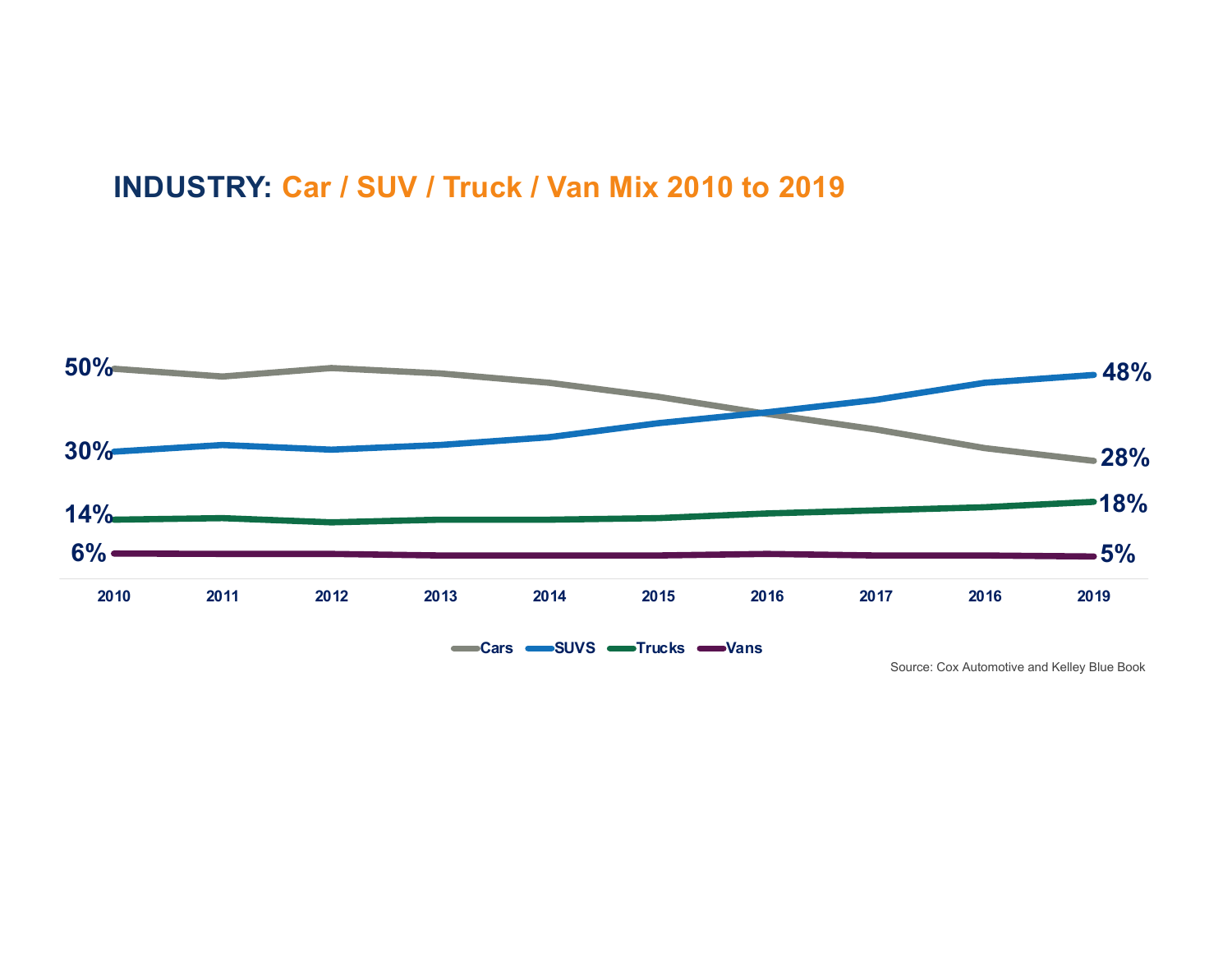## **ALFA ROMEO: Car / SUV Mix 2010 to 2019**

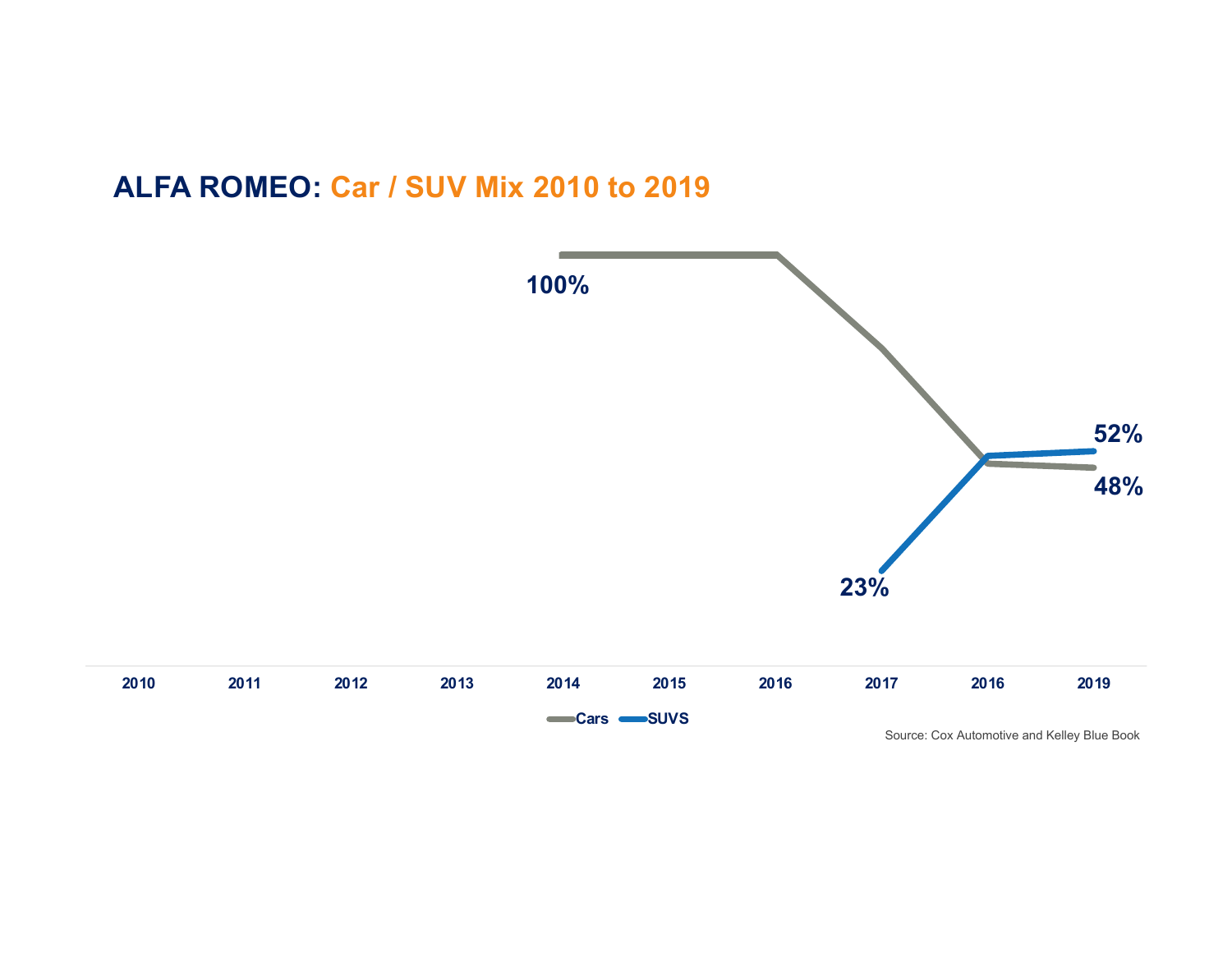# **ACURA: Car / SUV Mix 2010 to 2019**

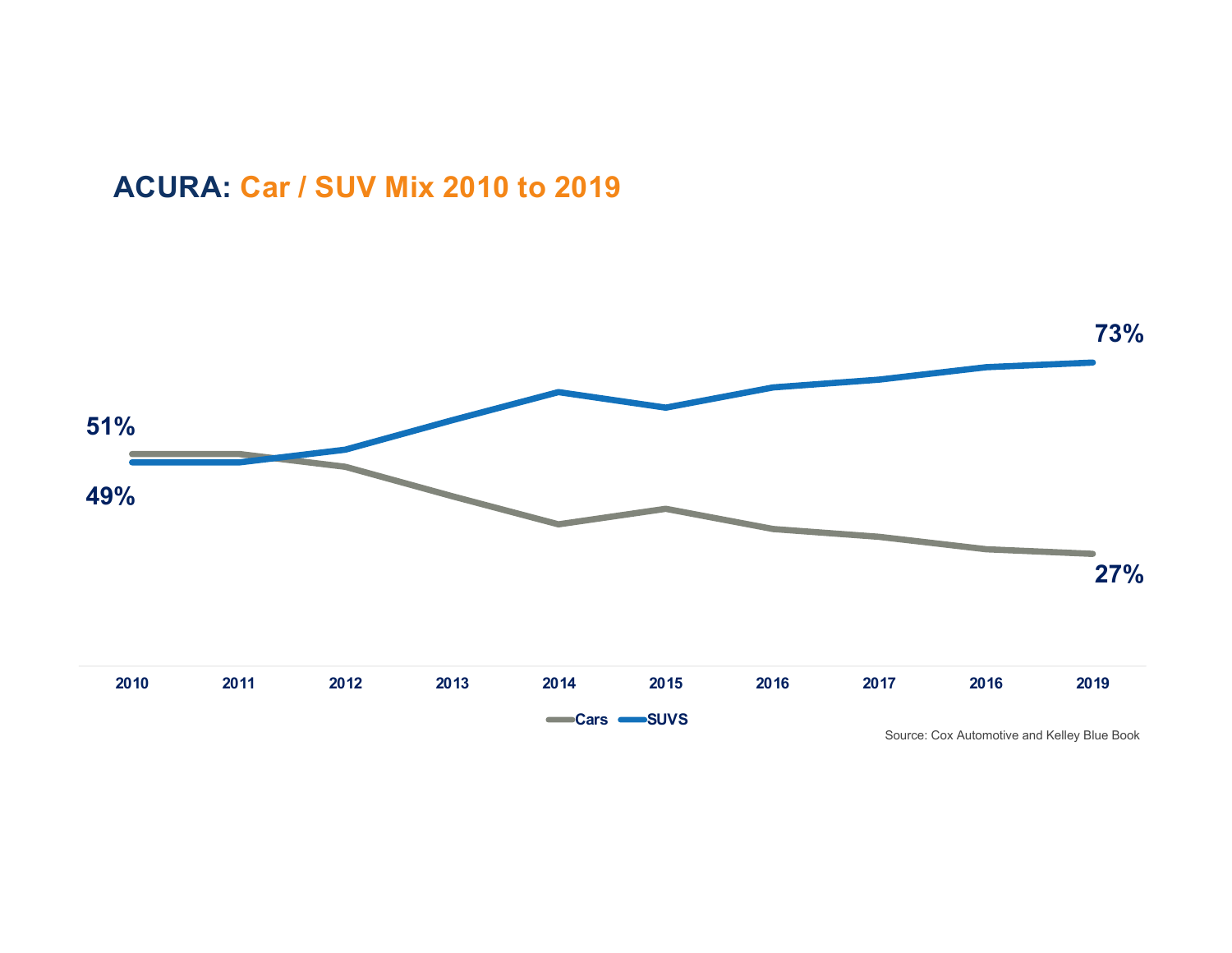## **AUDI: Car / SUV Mix 2010 to 2019**

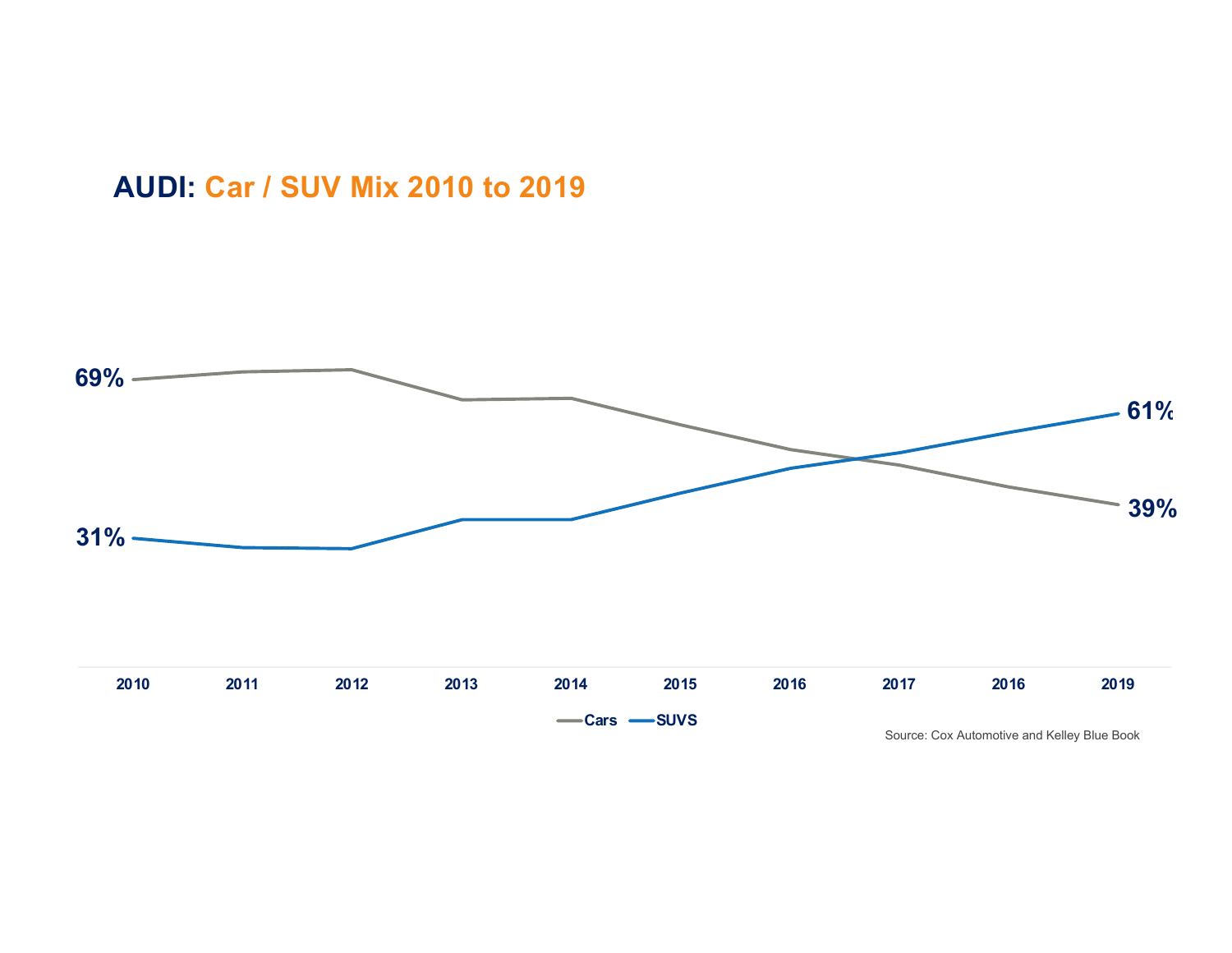### **BMW: Car / SUV Mix 2010 to 2019**

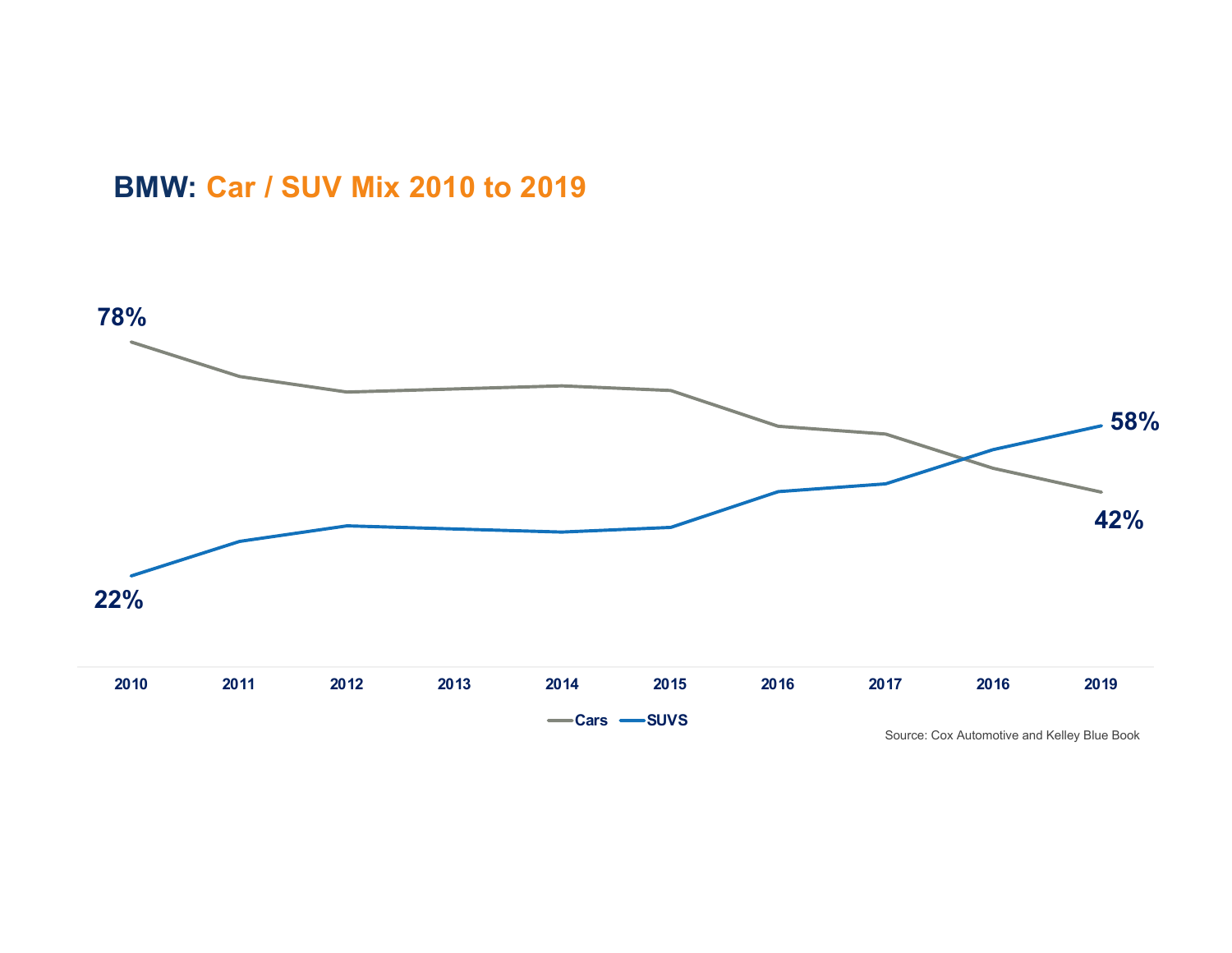# **BUICK: Car / SUV Mix 2010 to 2019**

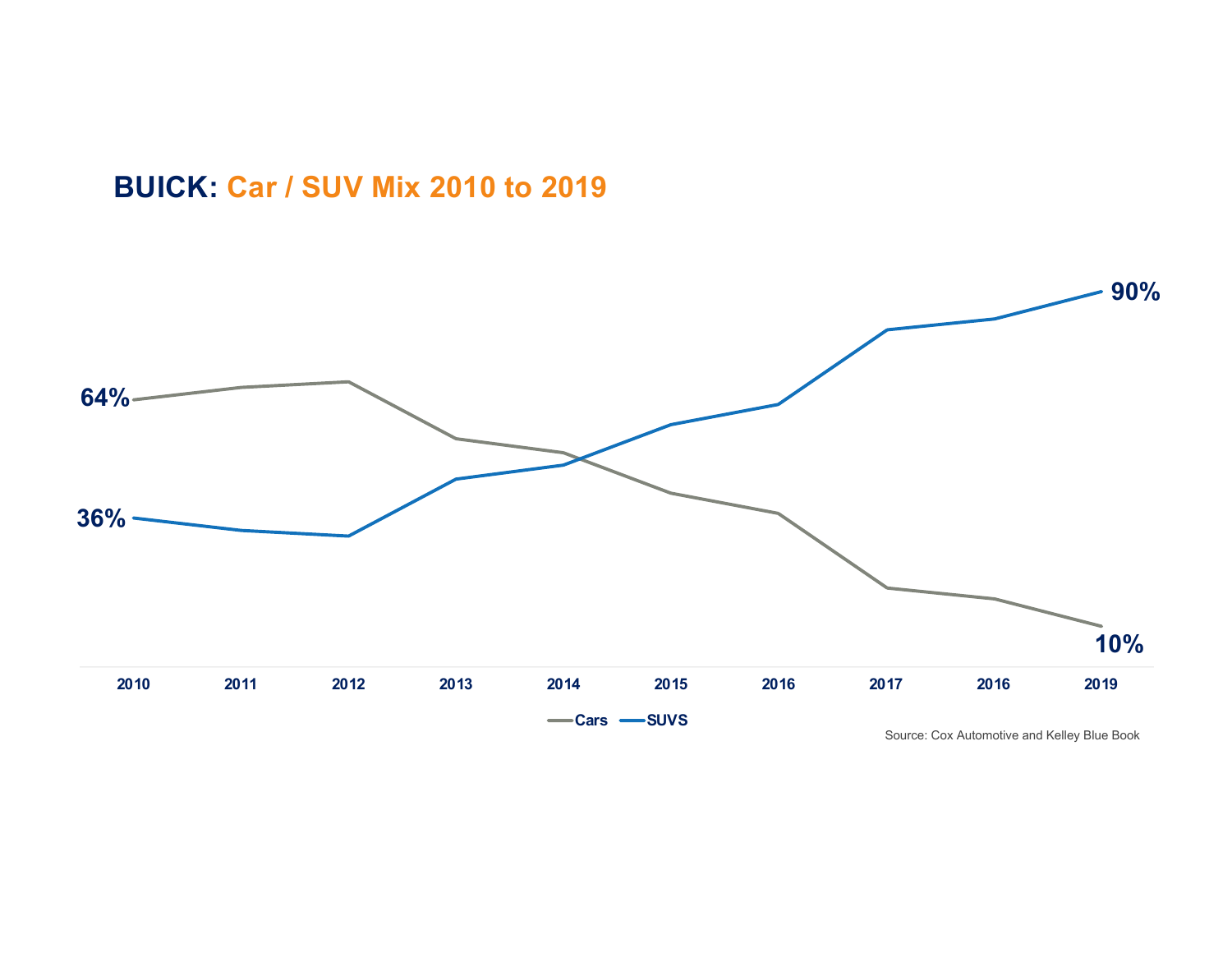# **CADILLAC: Car / SUV / Truck Mix 2010 to 2019**

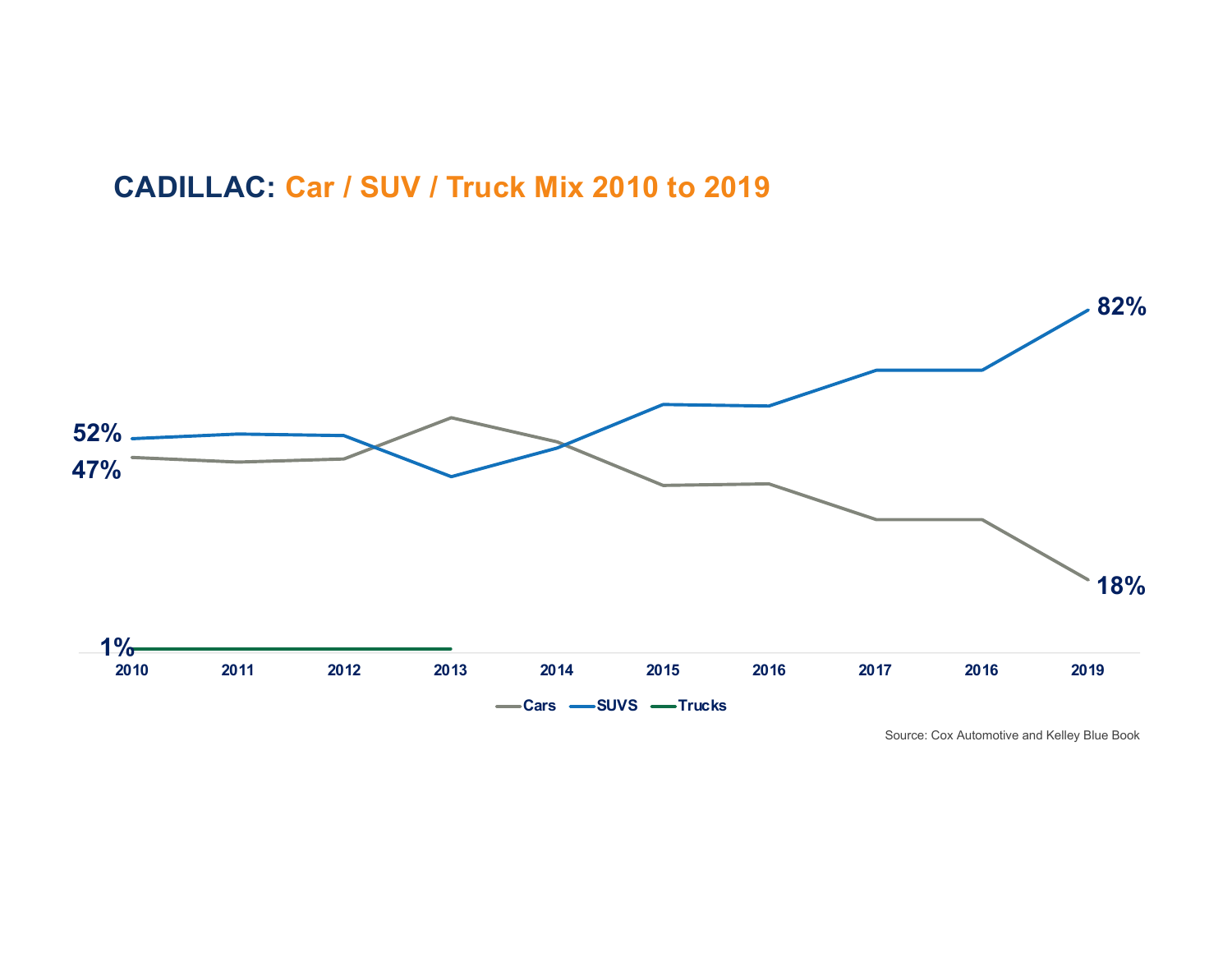### **CHEVROLET: Car / SUV / Truck / Van Mix 2010 to 2019**



Source: Cox Automotive and Kelley Blue Book

• Source: Cox Automotive and KBB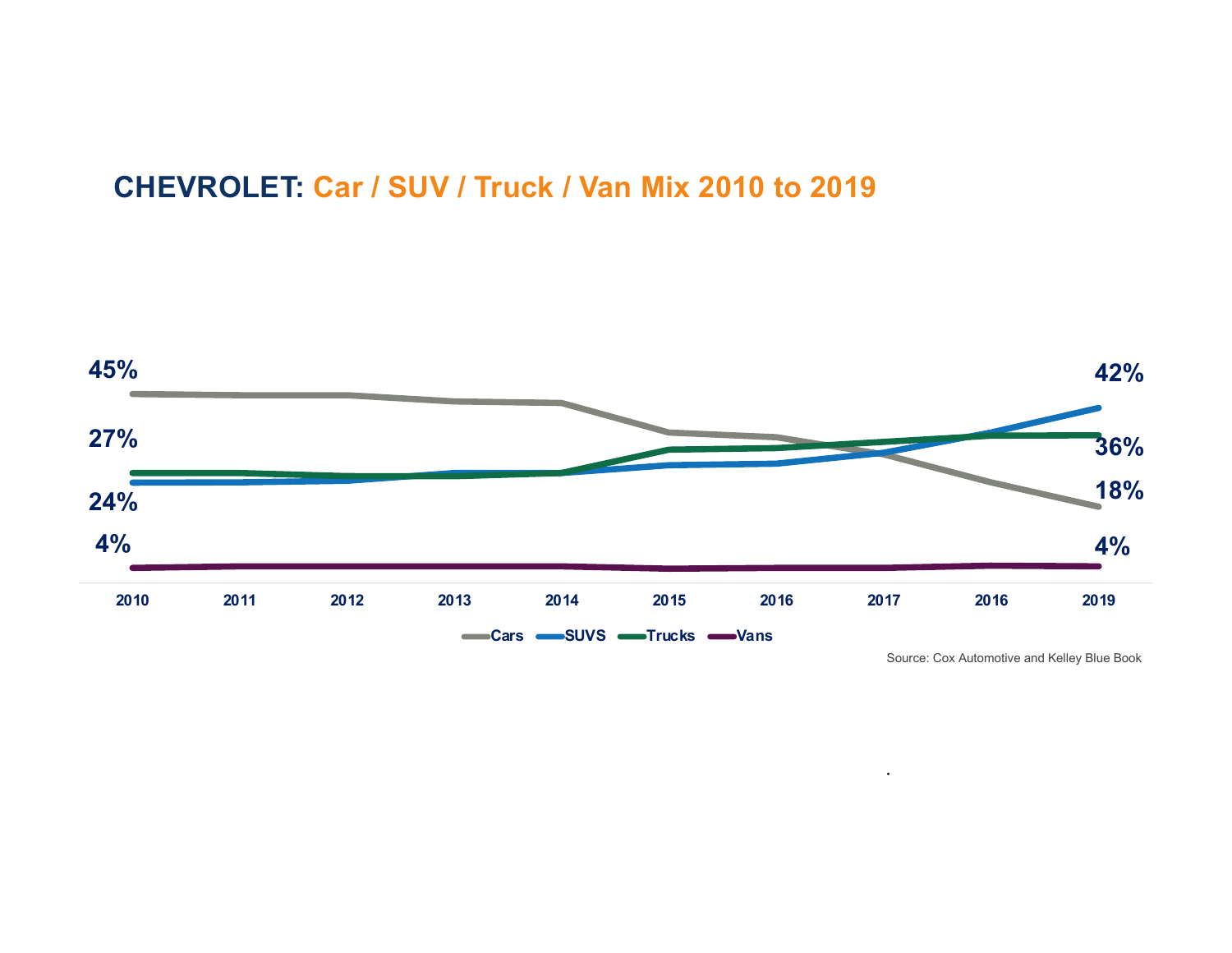### **CHRYSLER: Car / Van Mix 2010 to 2019**

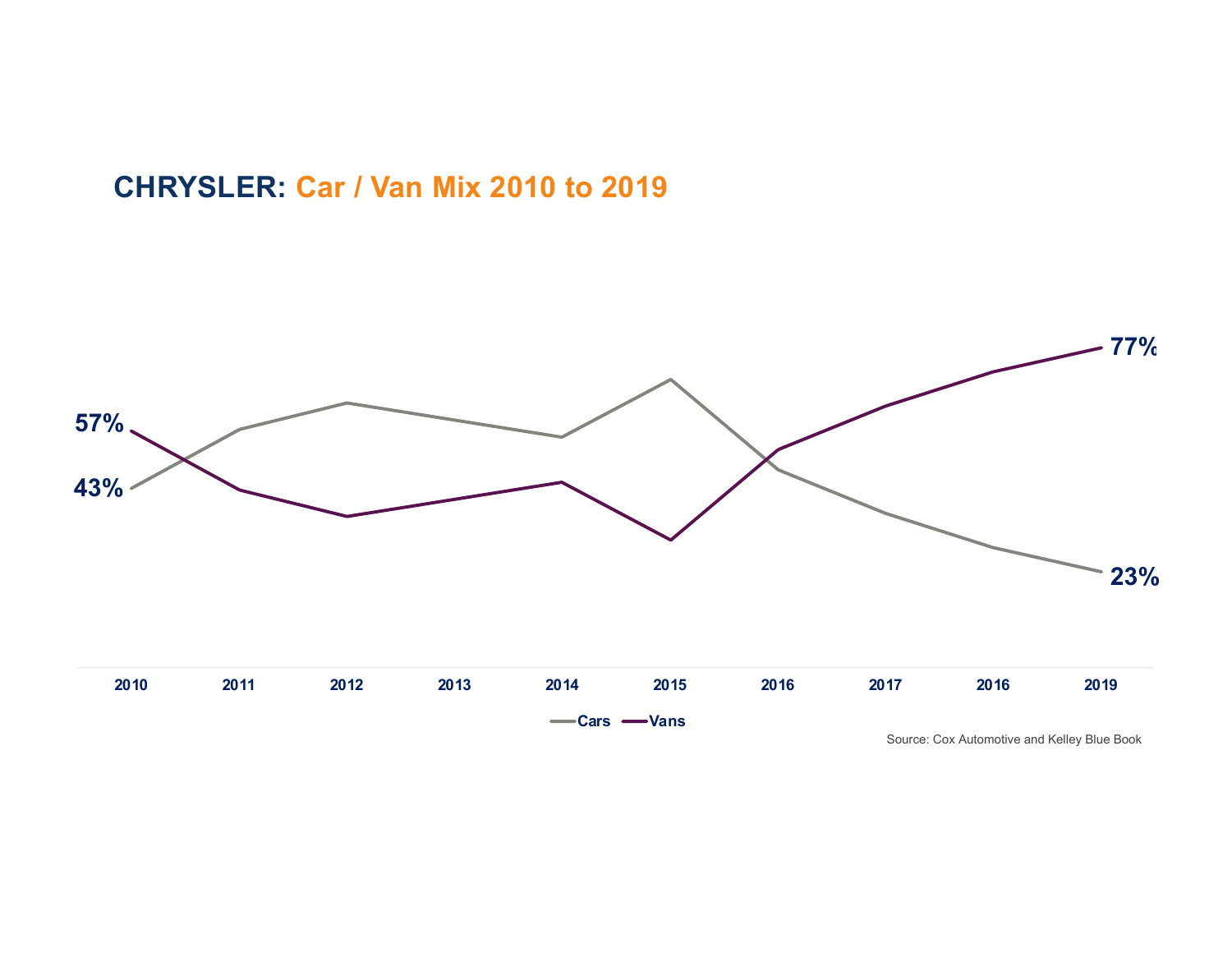#### **DODGE: Car / SUV / Truck / Van Mix 2010 to 2019**



Source: Cox Automotive and Kelley Blue Book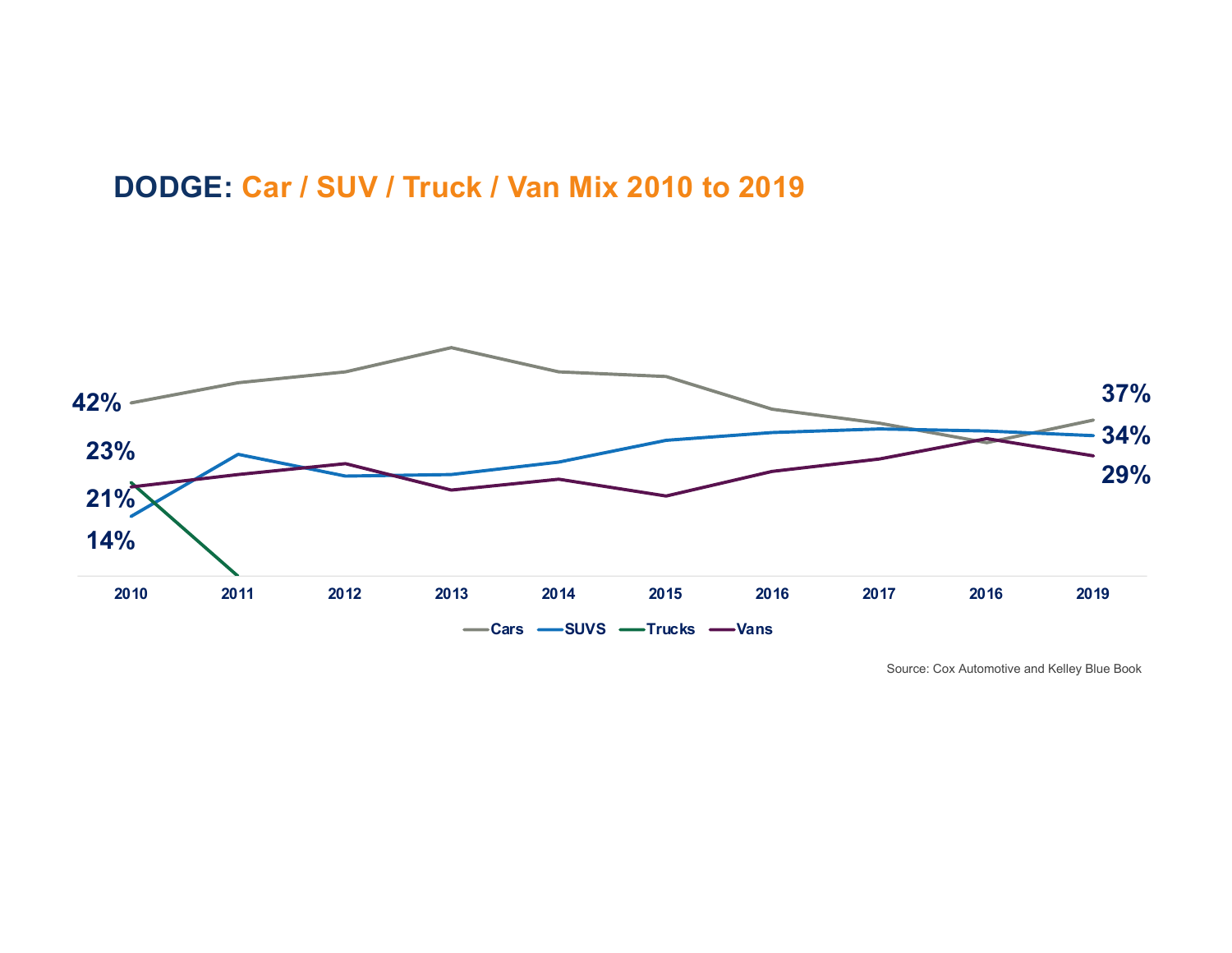

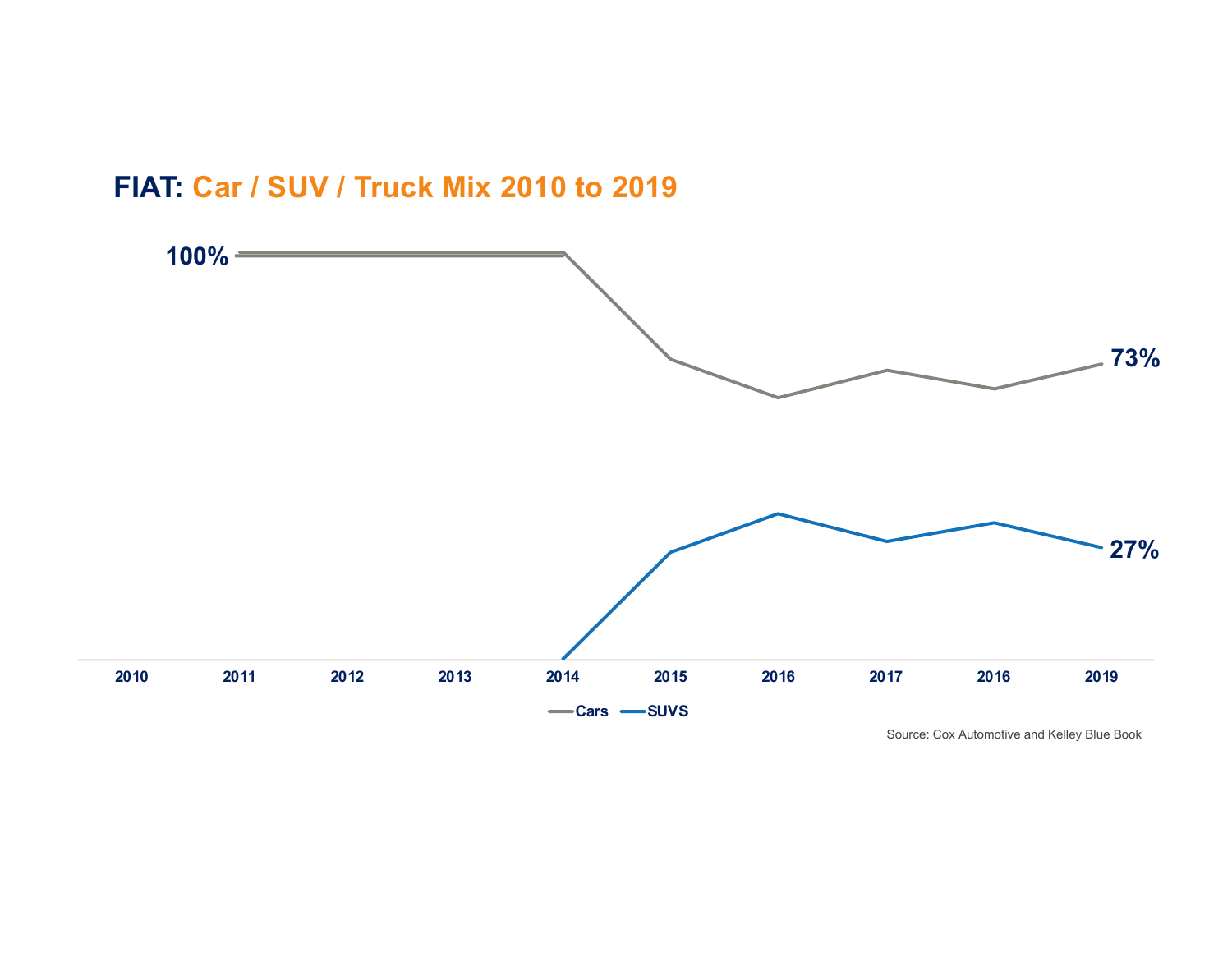# **FORD: Car / SUV / Truck / Van Mix 2010 to 2019**



Source: Cox Automotive and Kelley Blue Book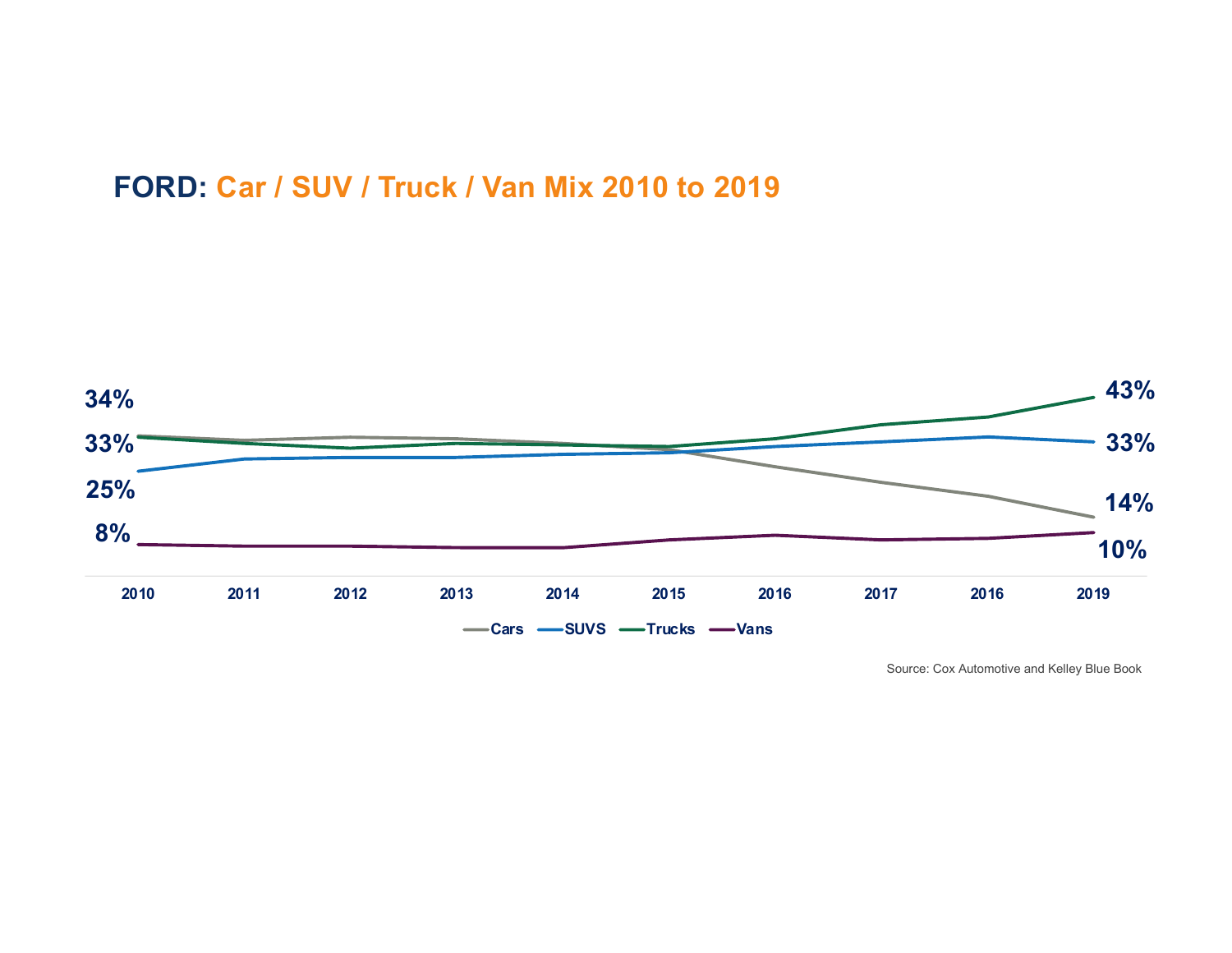# **GENESIS: Car Mix 2010 to 2019**



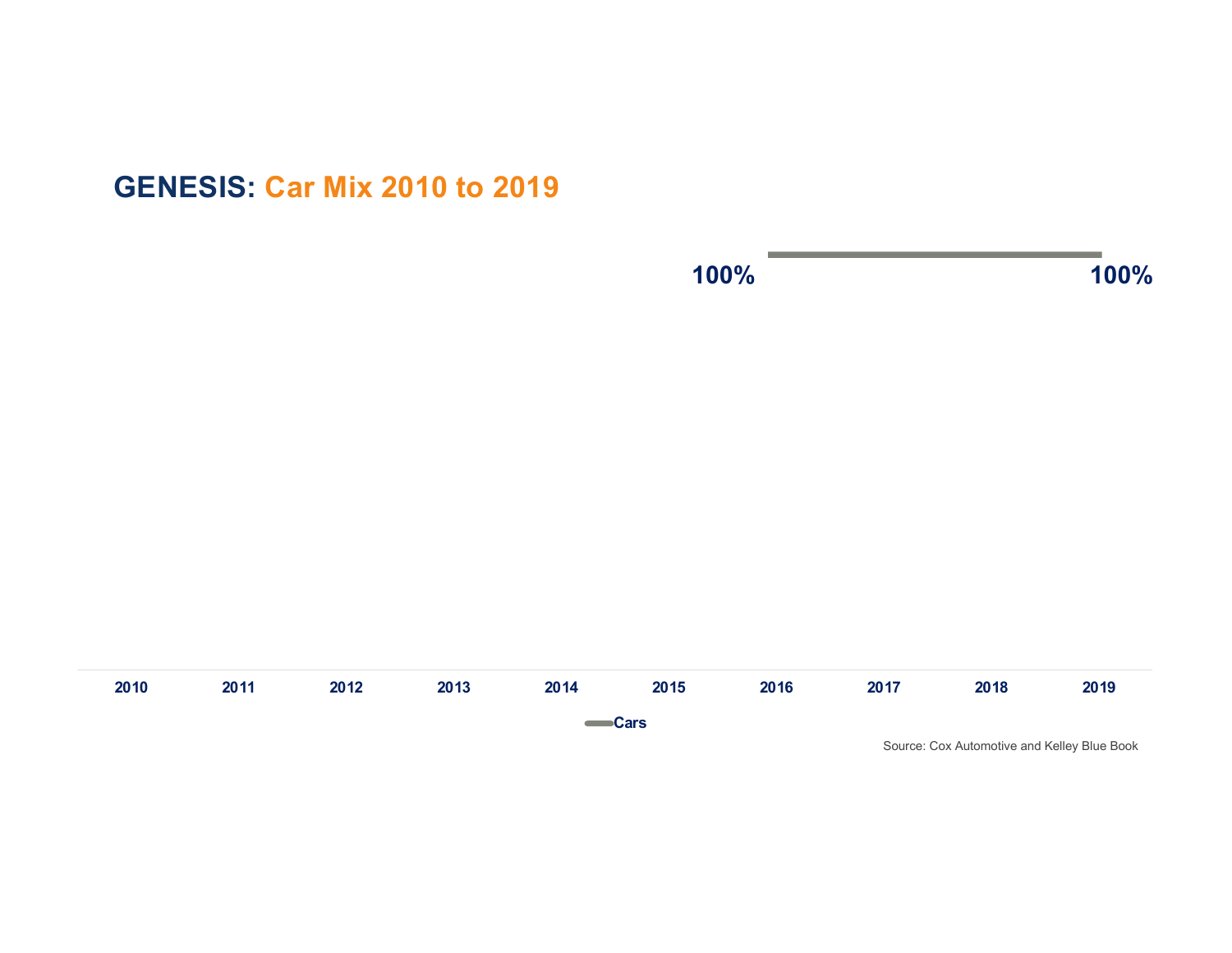### **GMC: Car / SUV / Truck Mix 2010 to 2019**

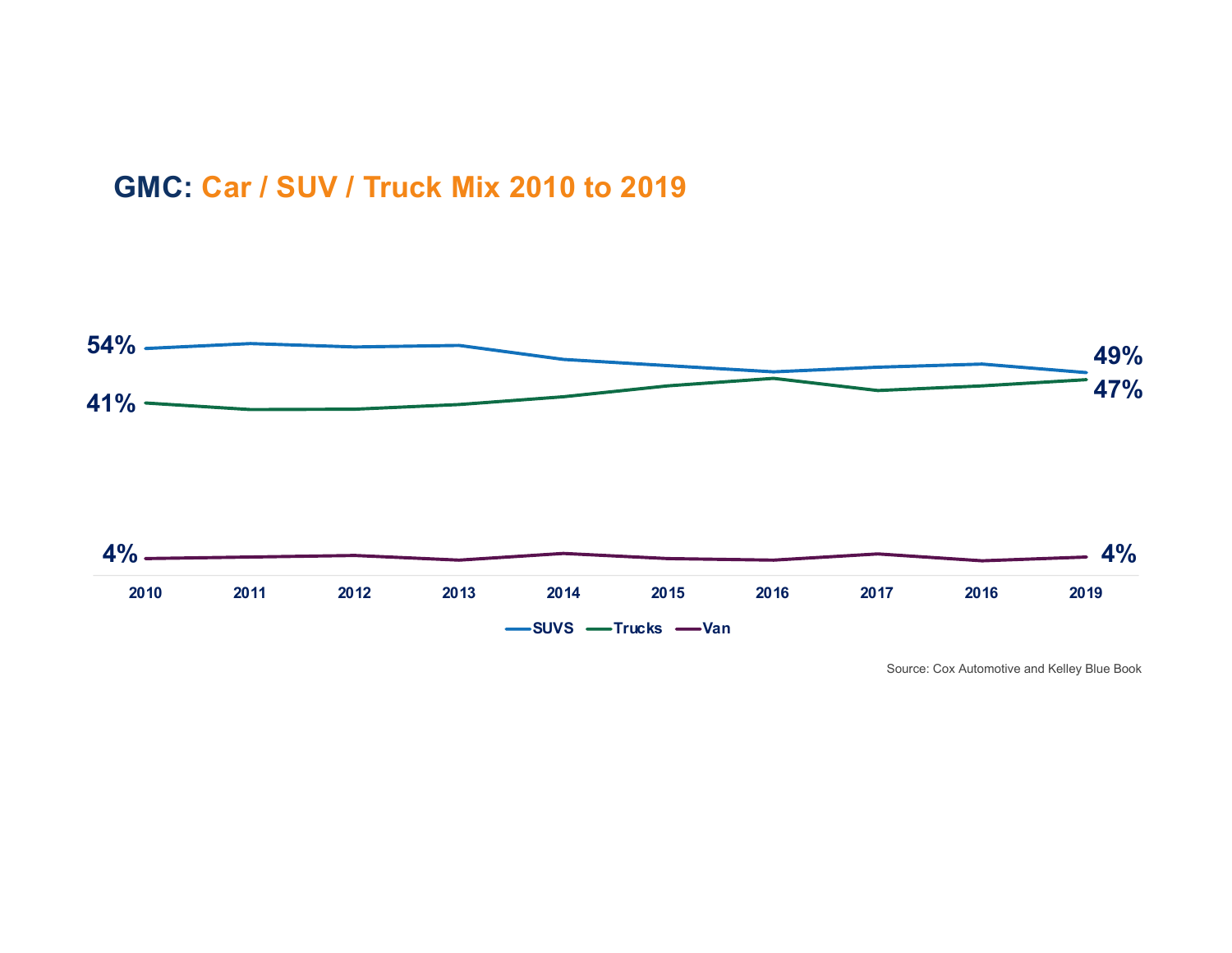**HONDA: Car / SUV / Truck / Van Mix 2010 to 2019**

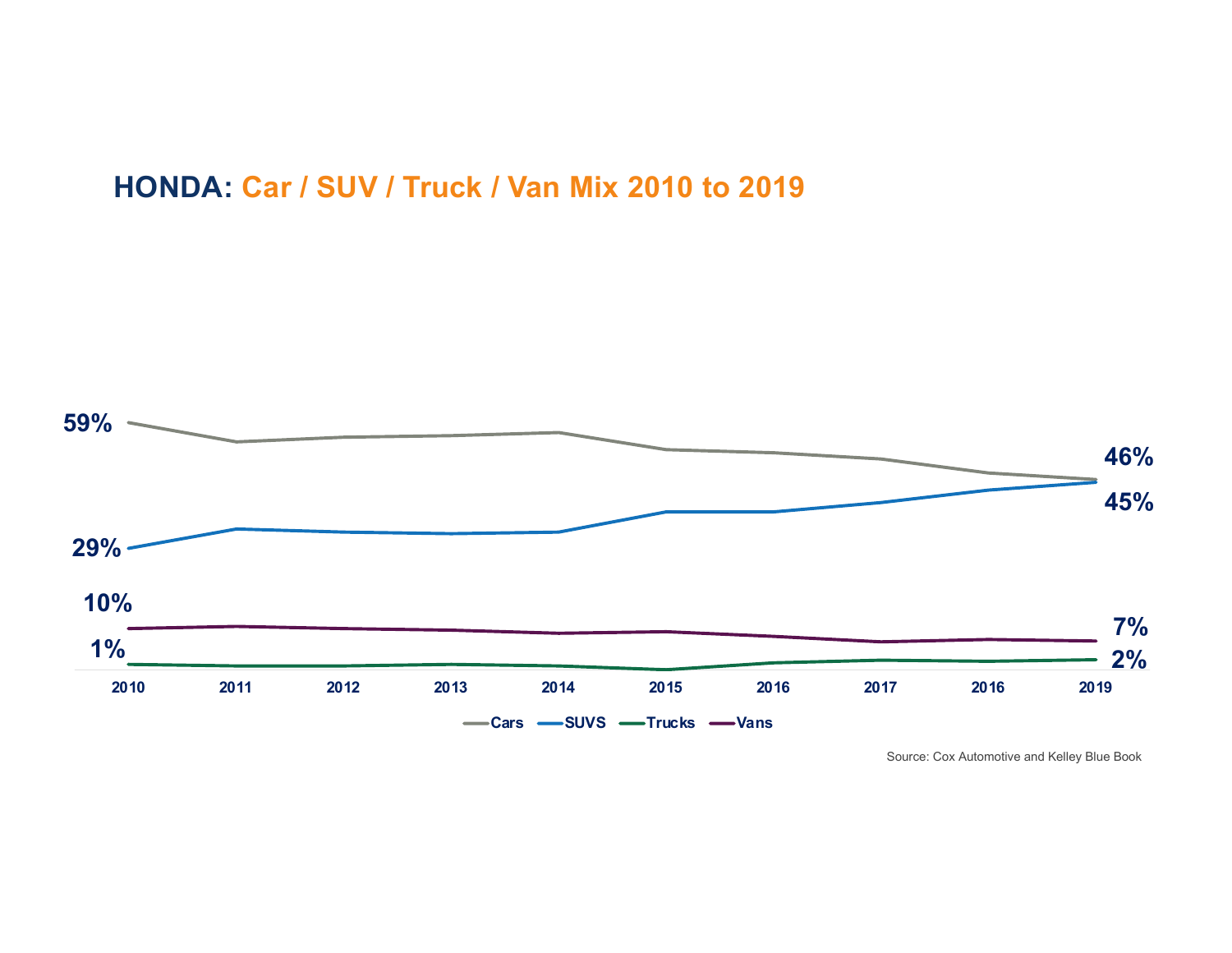# **HYUNDAI: Car / SUV Mix 2010 to 2019**



Source: Cox Automotive and Kelley Blue Book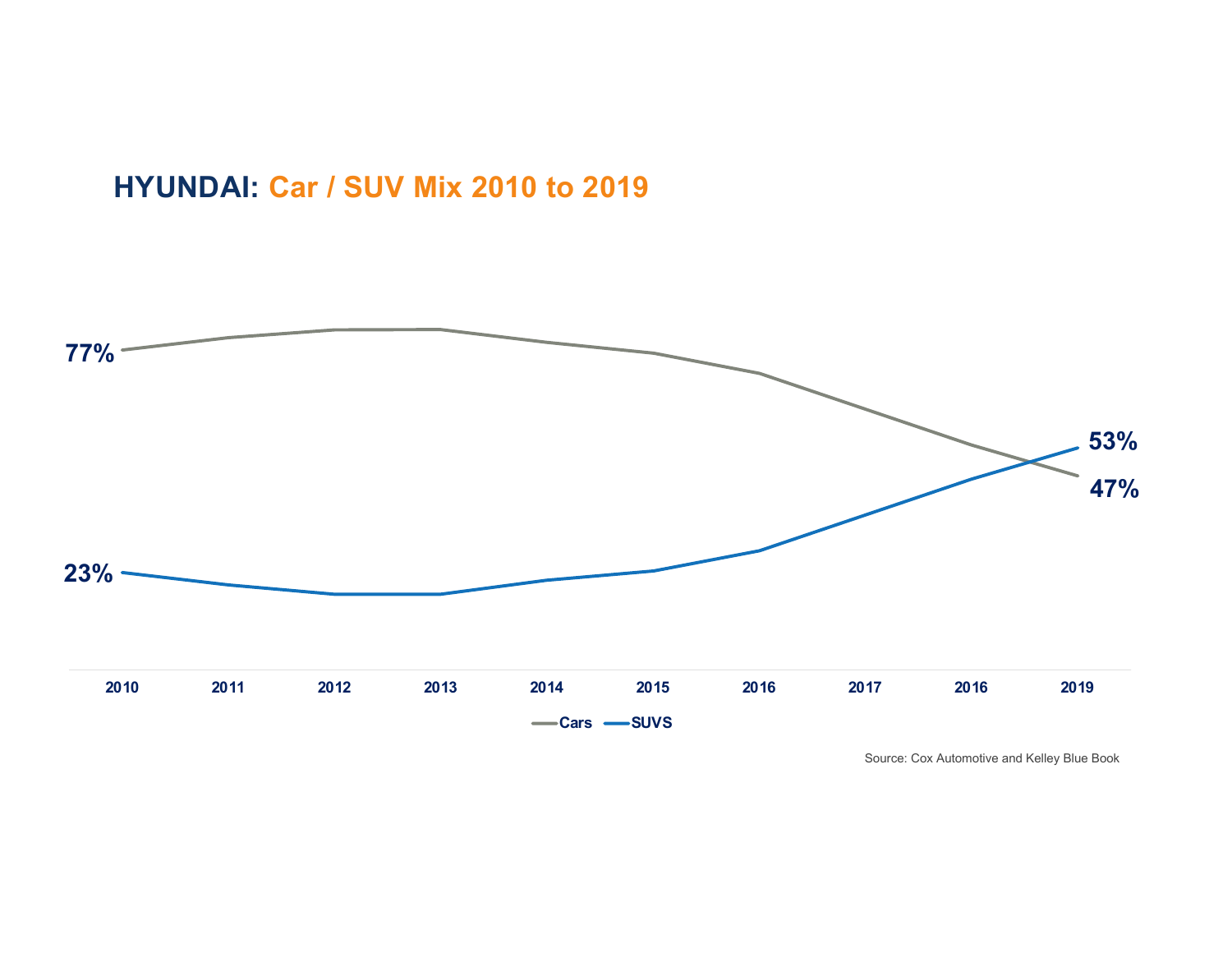#### **INFINITI: Car / SUV Mix 2010 to 2019**

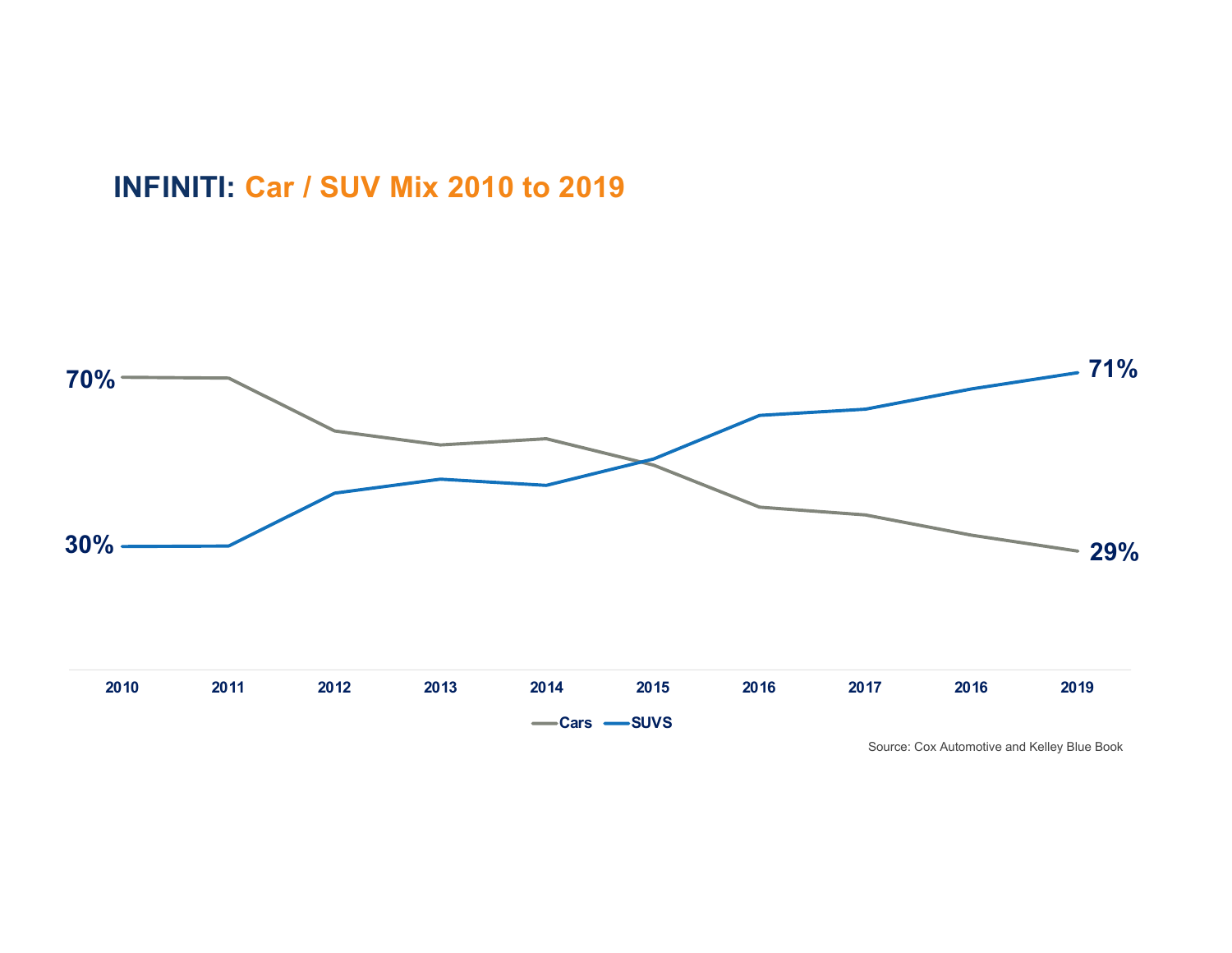# **JAGUAR: Car / SUV / Truck Mix 2010 to 2019**

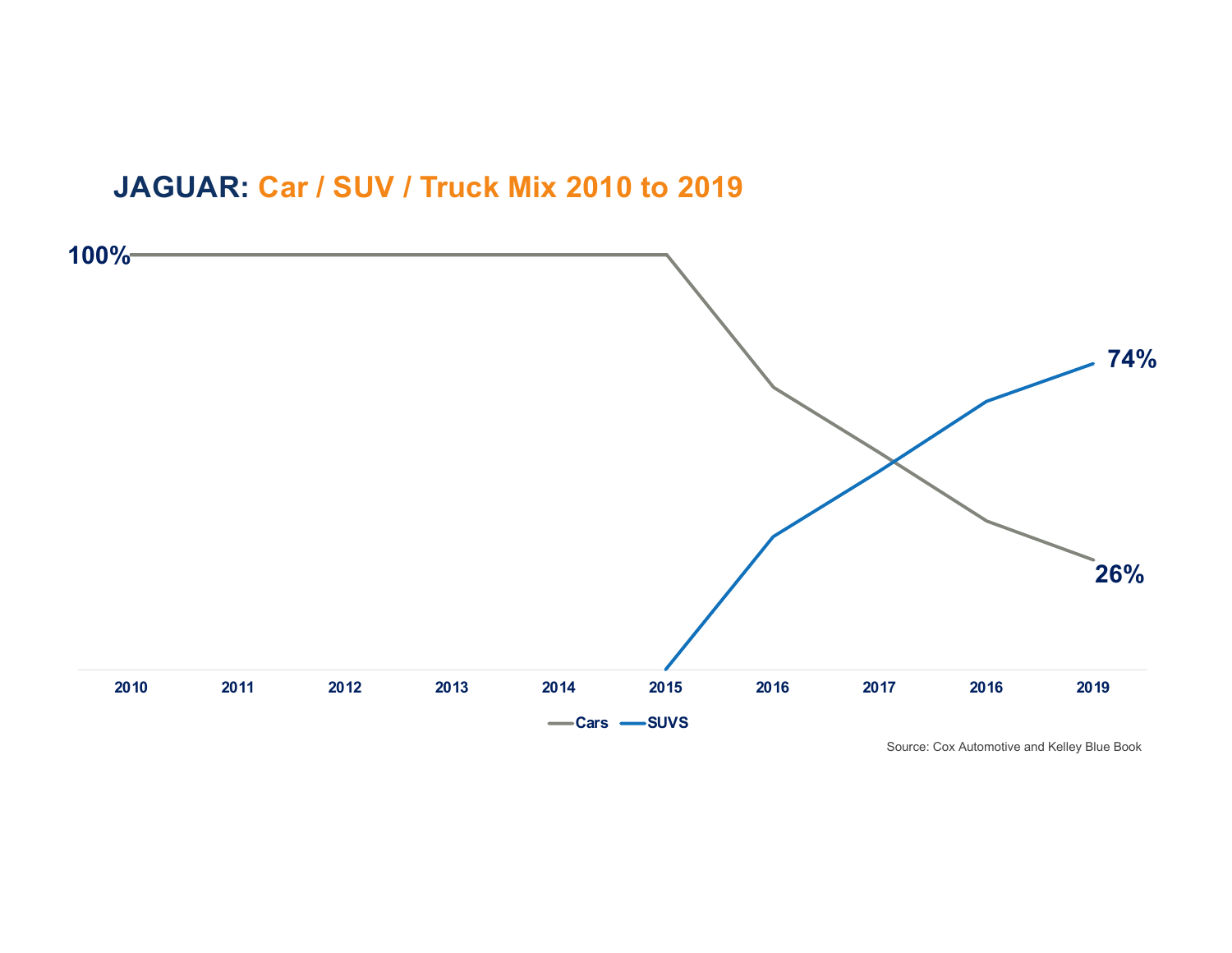## **JEEP: SUV Mix 2010 to 2019**

**100% 100%**

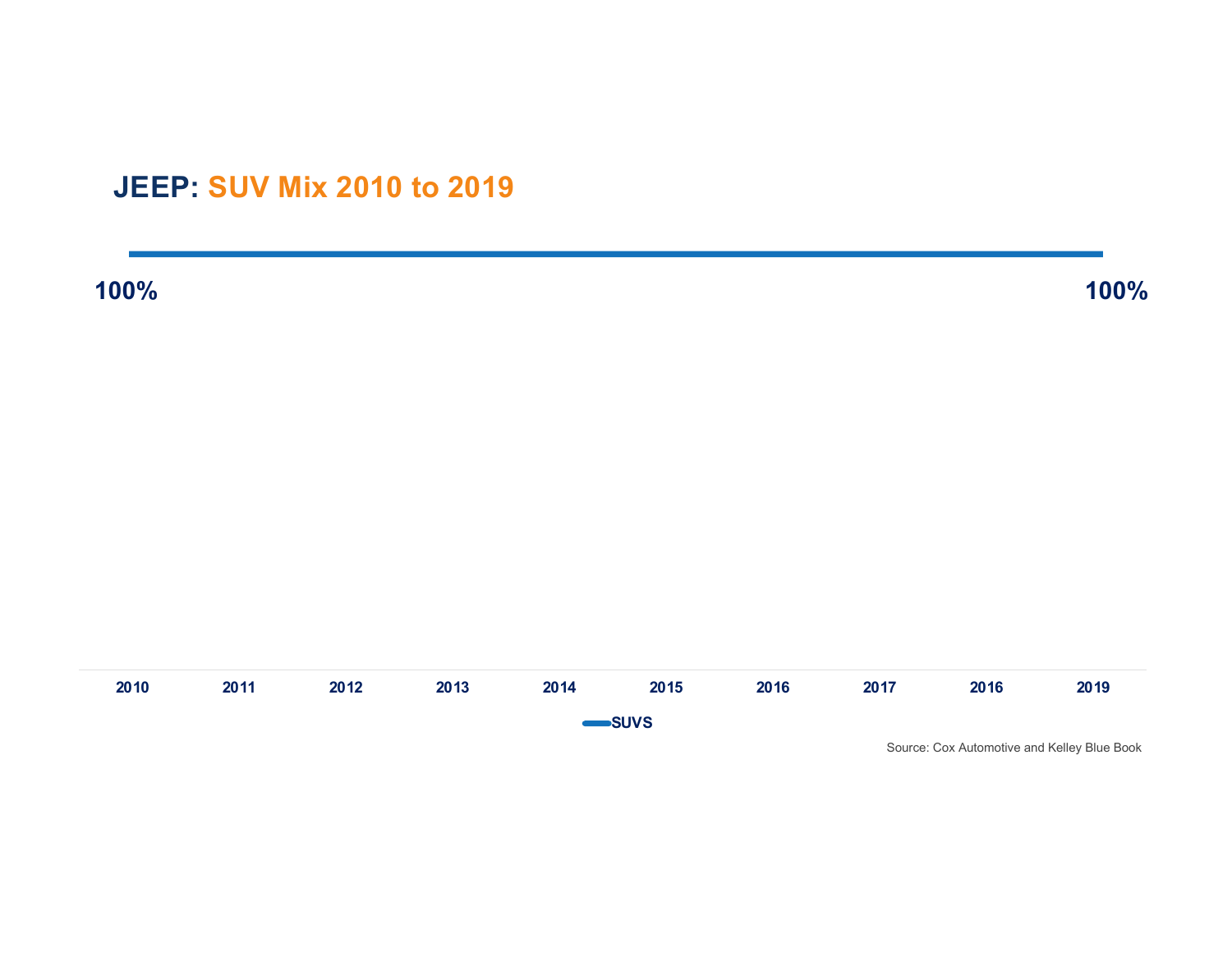#### **KIA: Car / SUV / Van Mix 2010 to 2019**



Source: Cox Automotive and Kelley Blue Book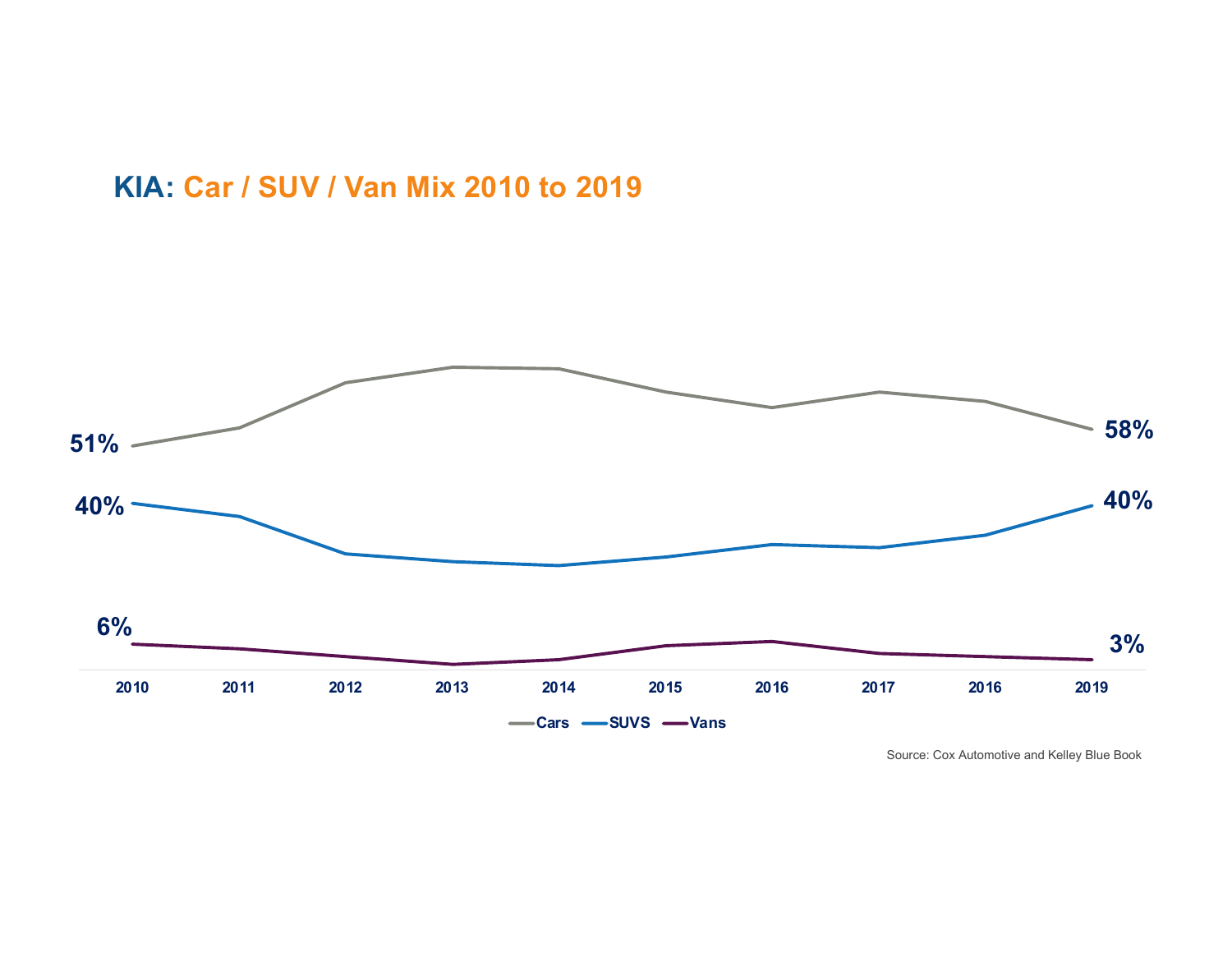# **LAND ROVER: SUV Mix 2010 to 2019**

**100% 100%**

![](_page_20_Figure_3.jpeg)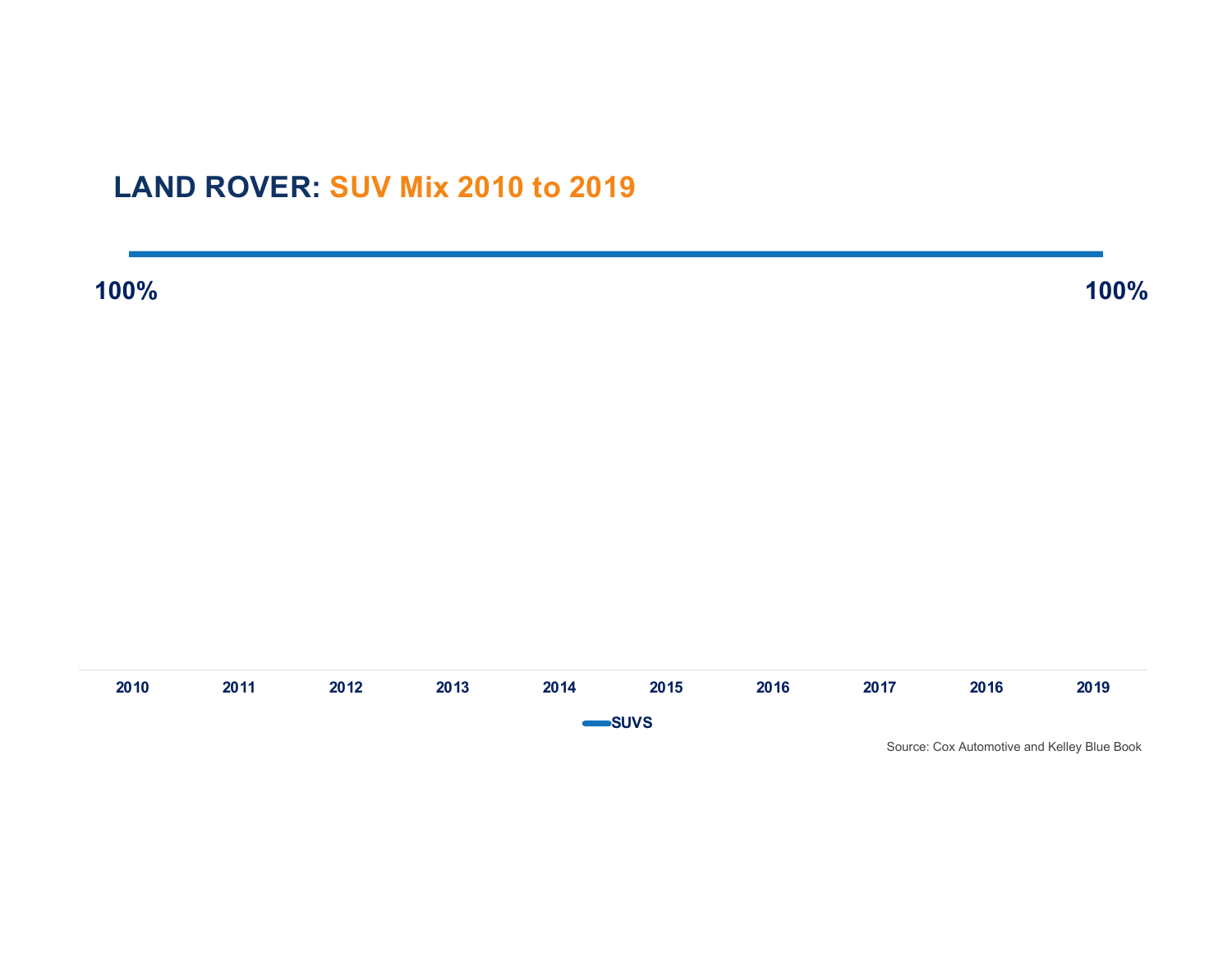![](_page_21_Figure_0.jpeg)

![](_page_21_Figure_1.jpeg)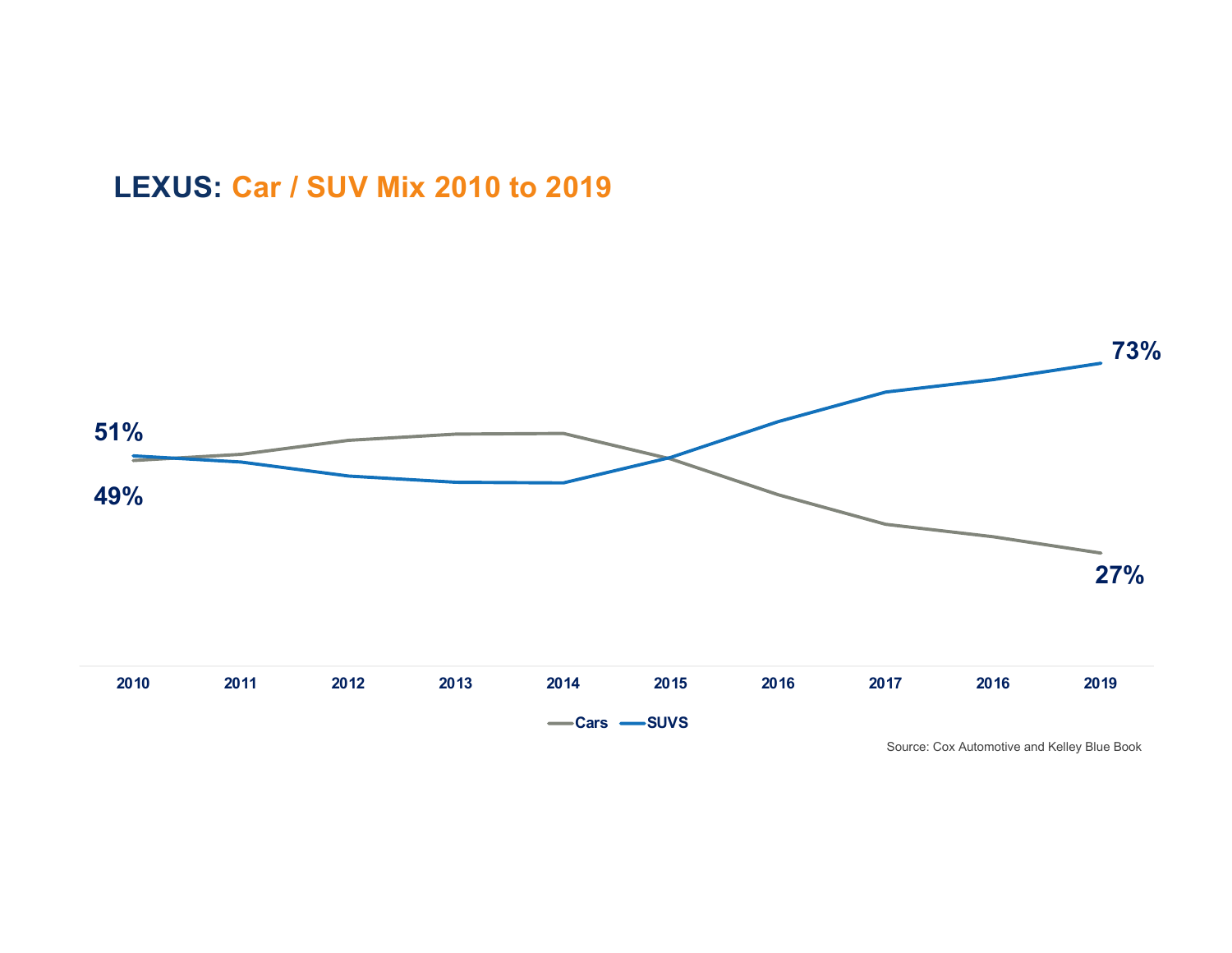#### **LINCOLN: Car / SUV Mix 2010 to 2019**

![](_page_22_Figure_1.jpeg)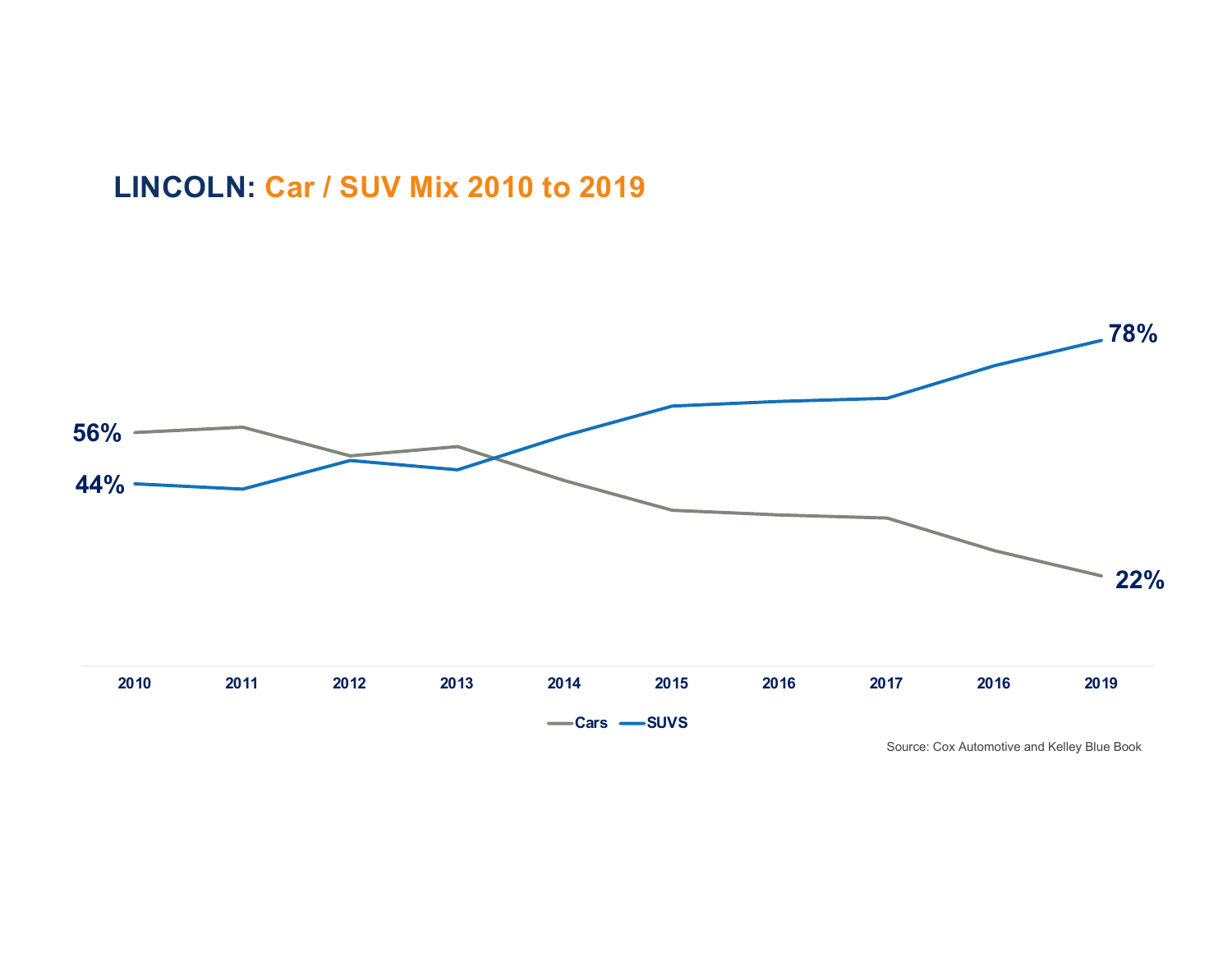#### **MAZDA: Car / SUV / Van Mix 2010 to 2019**

![](_page_23_Figure_1.jpeg)

Source: Cox Automotive and Kelley Blue Book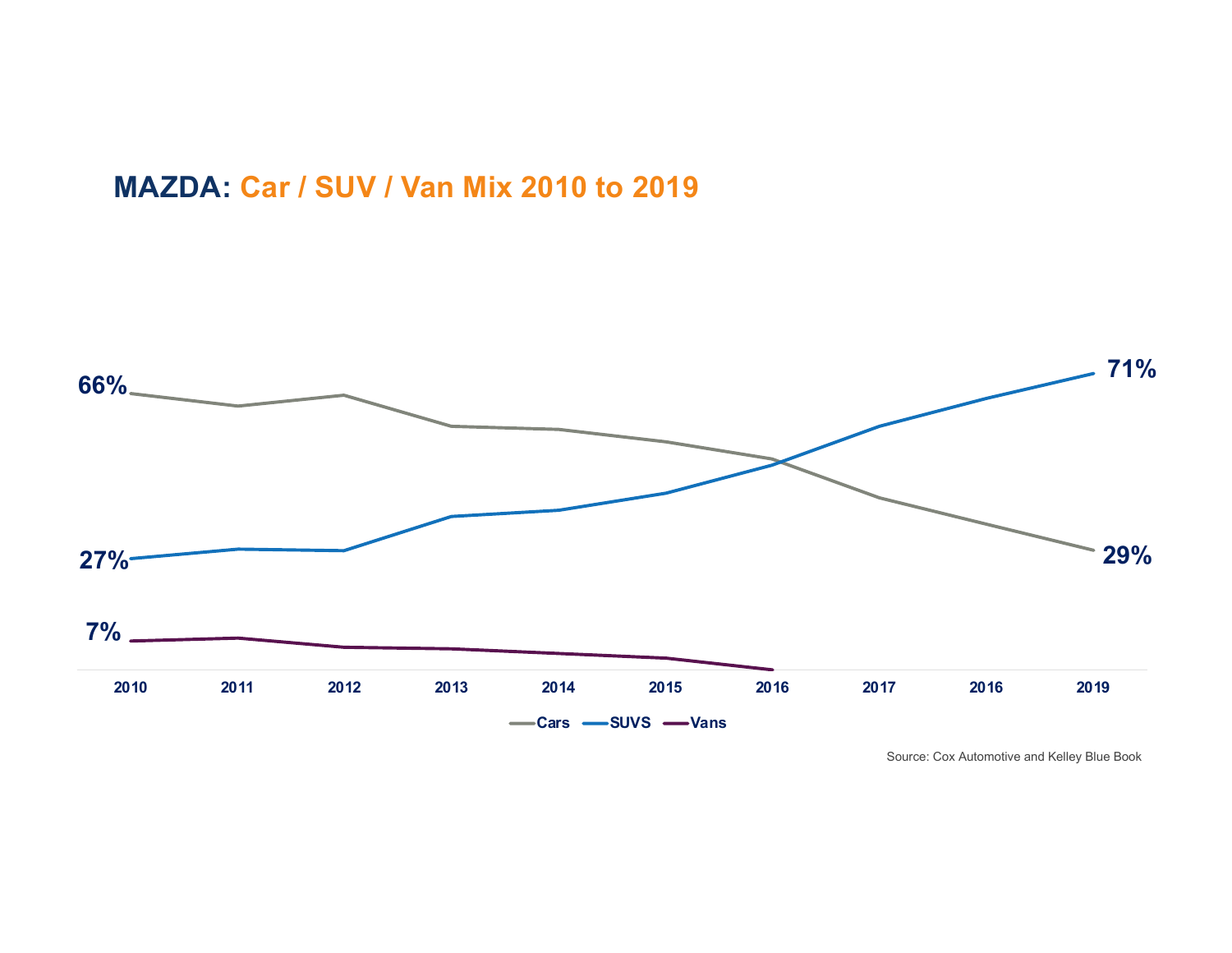#### **Mercedes-Benz: Car / SUV / Van Mix 2010 to 2019**

![](_page_24_Figure_1.jpeg)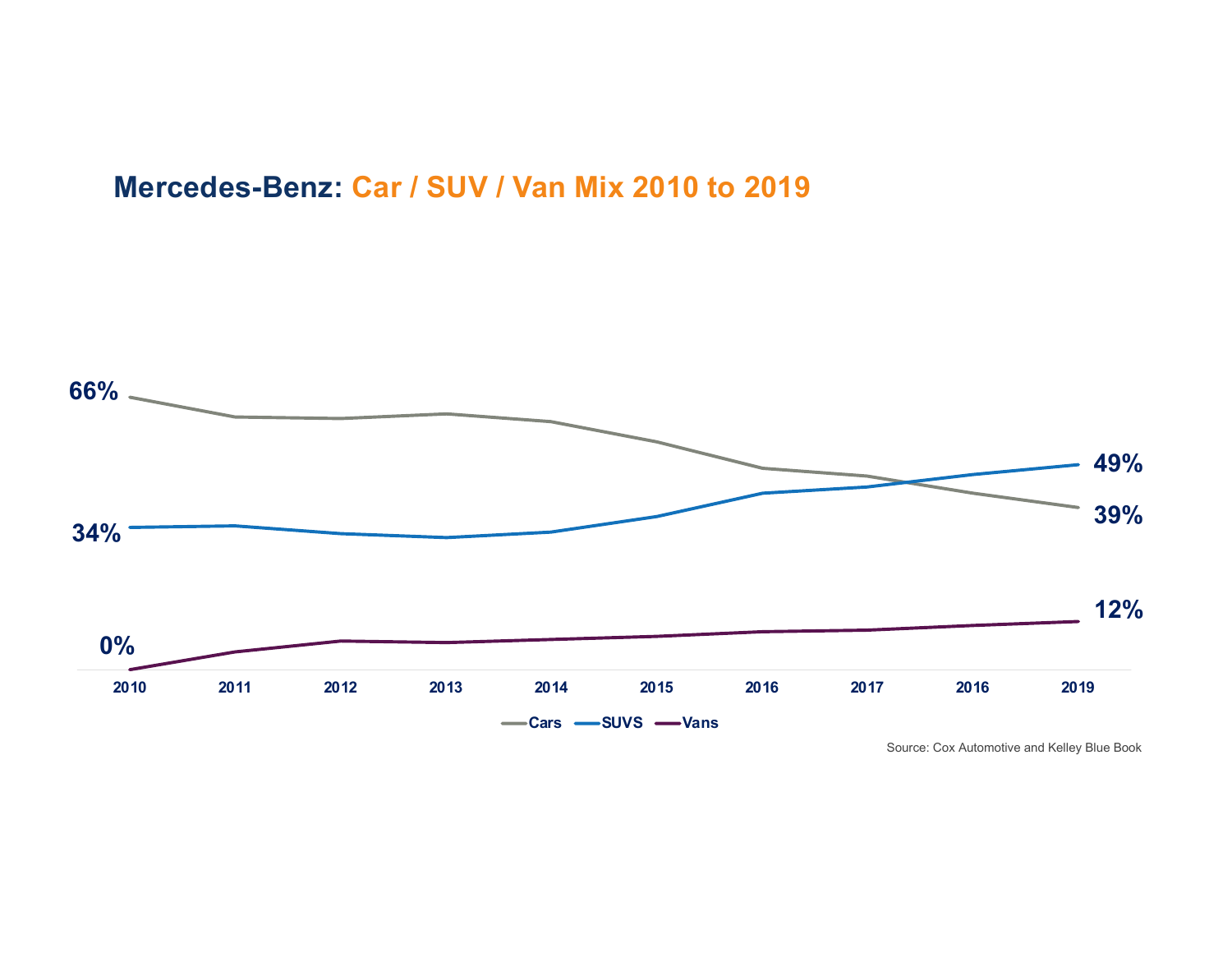![](_page_25_Figure_0.jpeg)

![](_page_25_Figure_1.jpeg)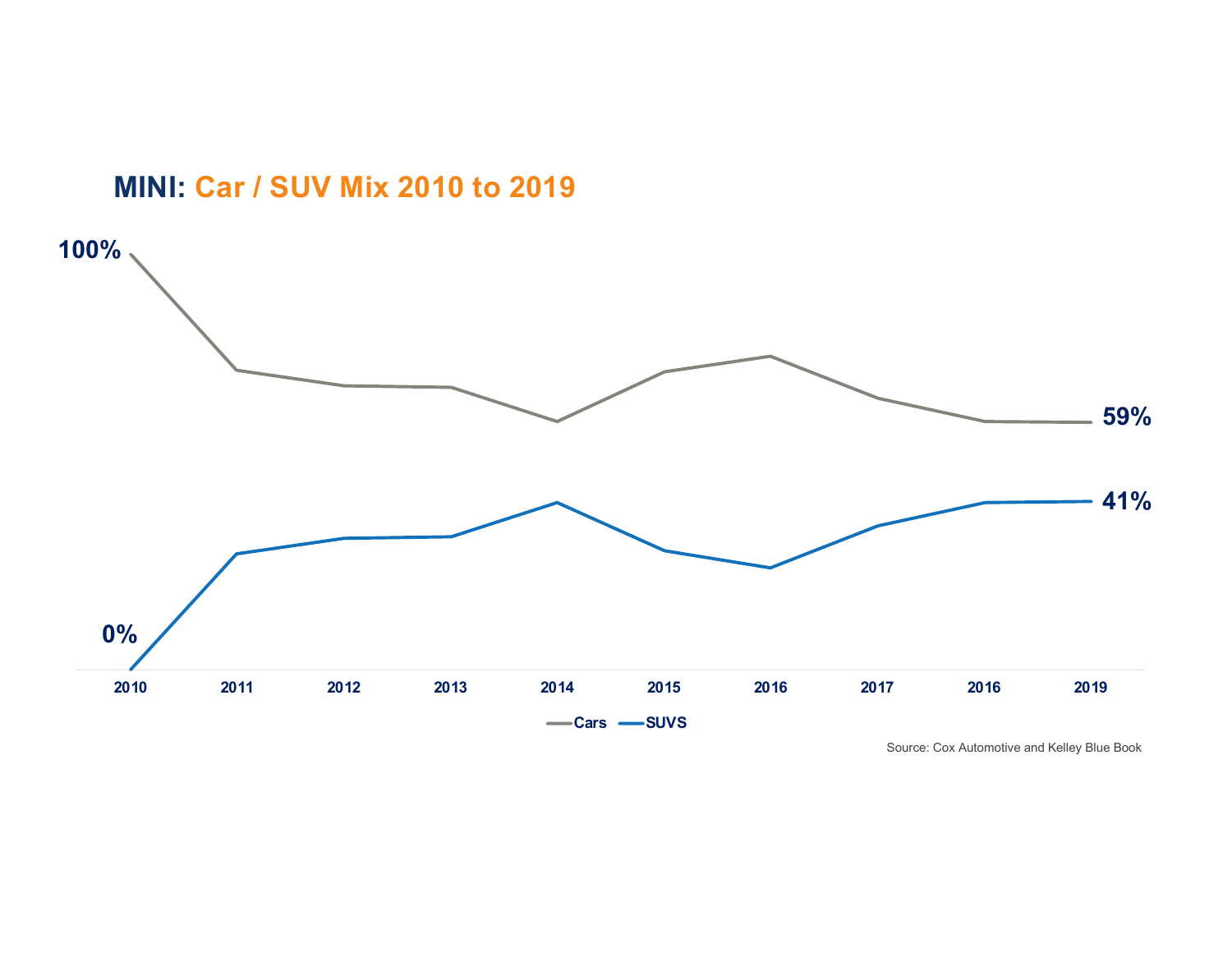## **MITSUBISHI: Car / SUV / Truck Mix 2010 to 2019**

![](_page_26_Figure_1.jpeg)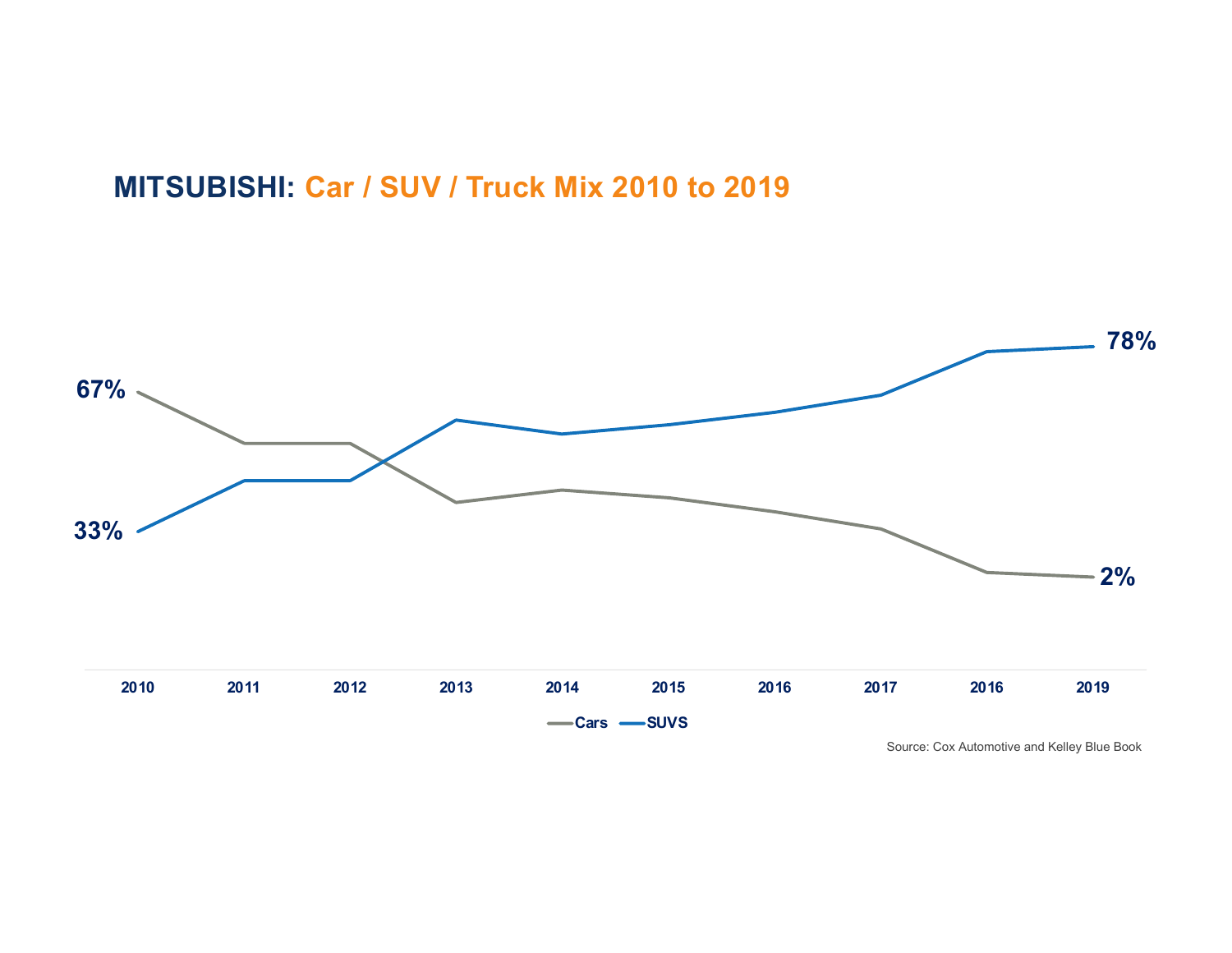# **NISSAN: Car / SUV / Truck / Van Mix 2010 to 2019**

![](_page_27_Figure_1.jpeg)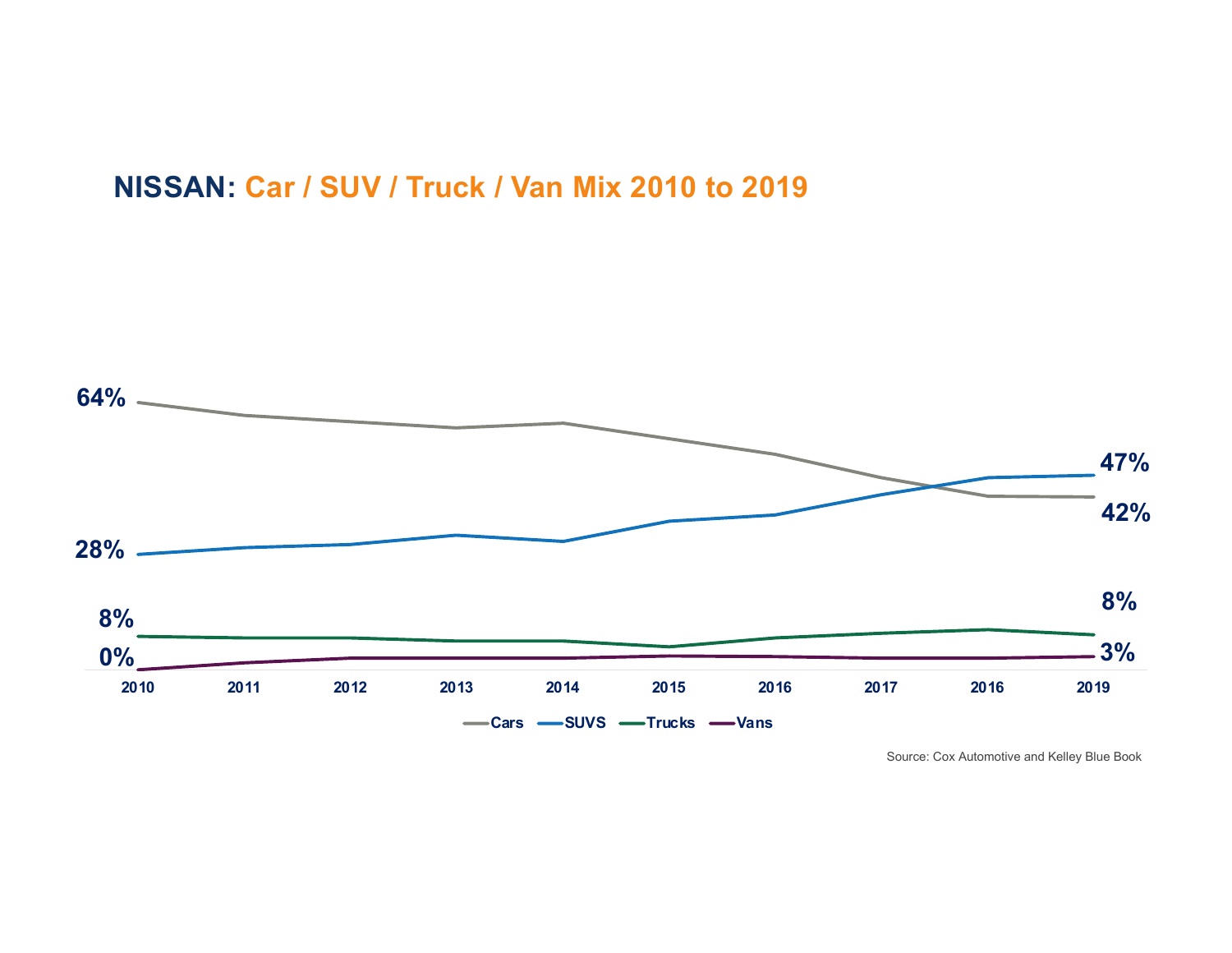## **PORSCHE: Car / SUV Mix 2010 to 2019**

![](_page_28_Figure_1.jpeg)

Source: Cox Automotive and Kelley Blue Book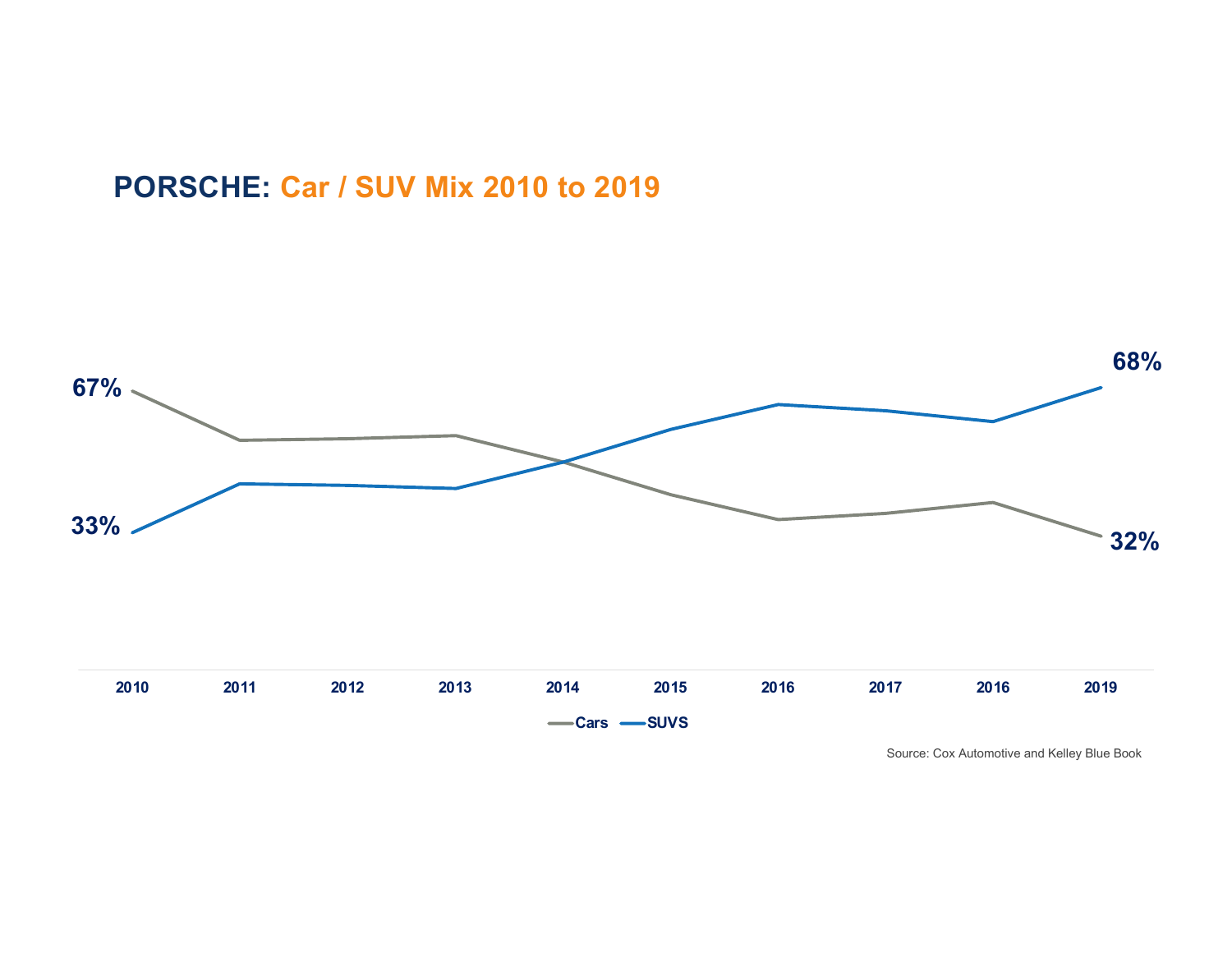### **RAM: Car / SUV / Truck Mix 2010 to 2019**

![](_page_29_Figure_1.jpeg)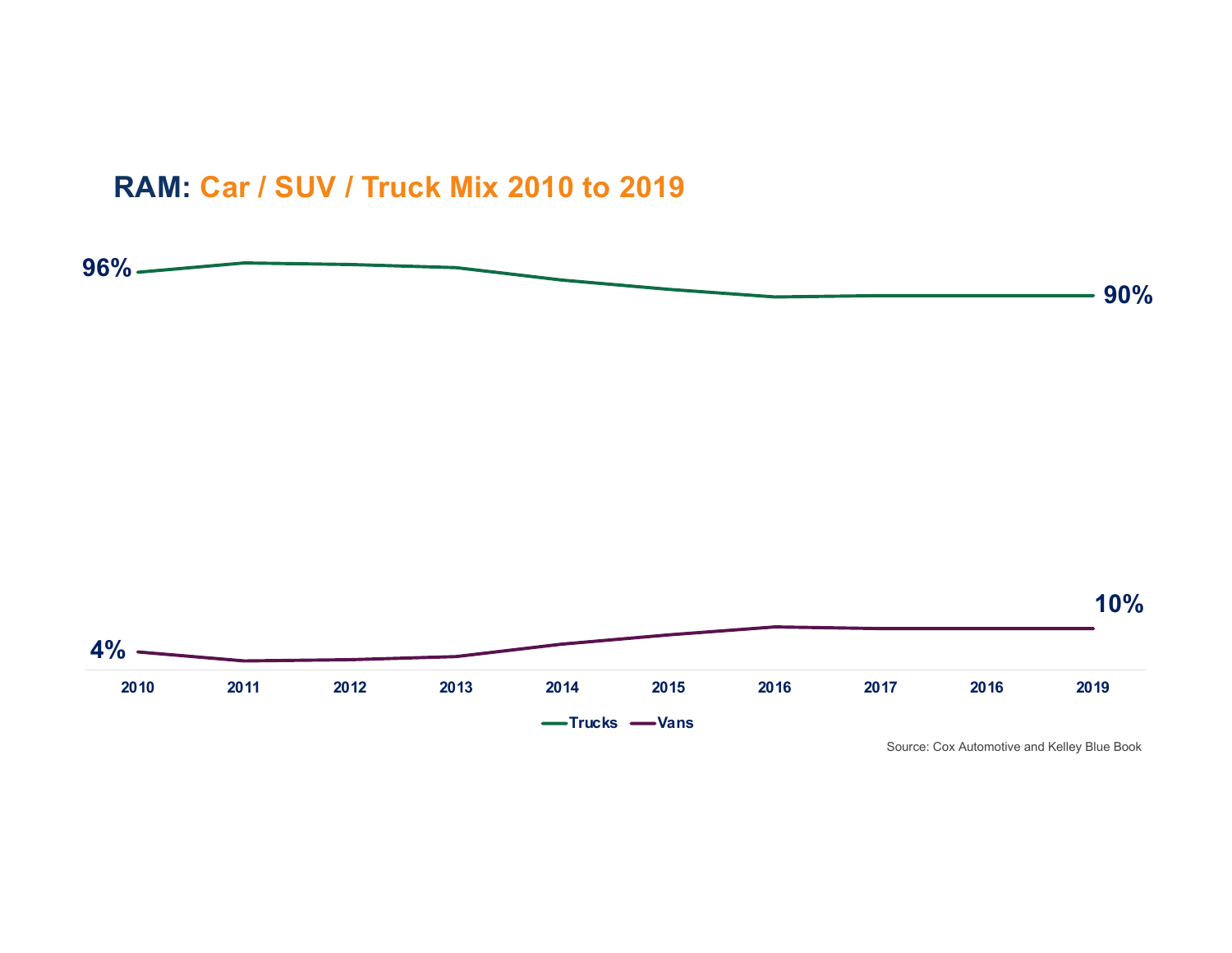#### **SUBARU: Car / SUV Mix 2010 to 2019**

![](_page_30_Figure_1.jpeg)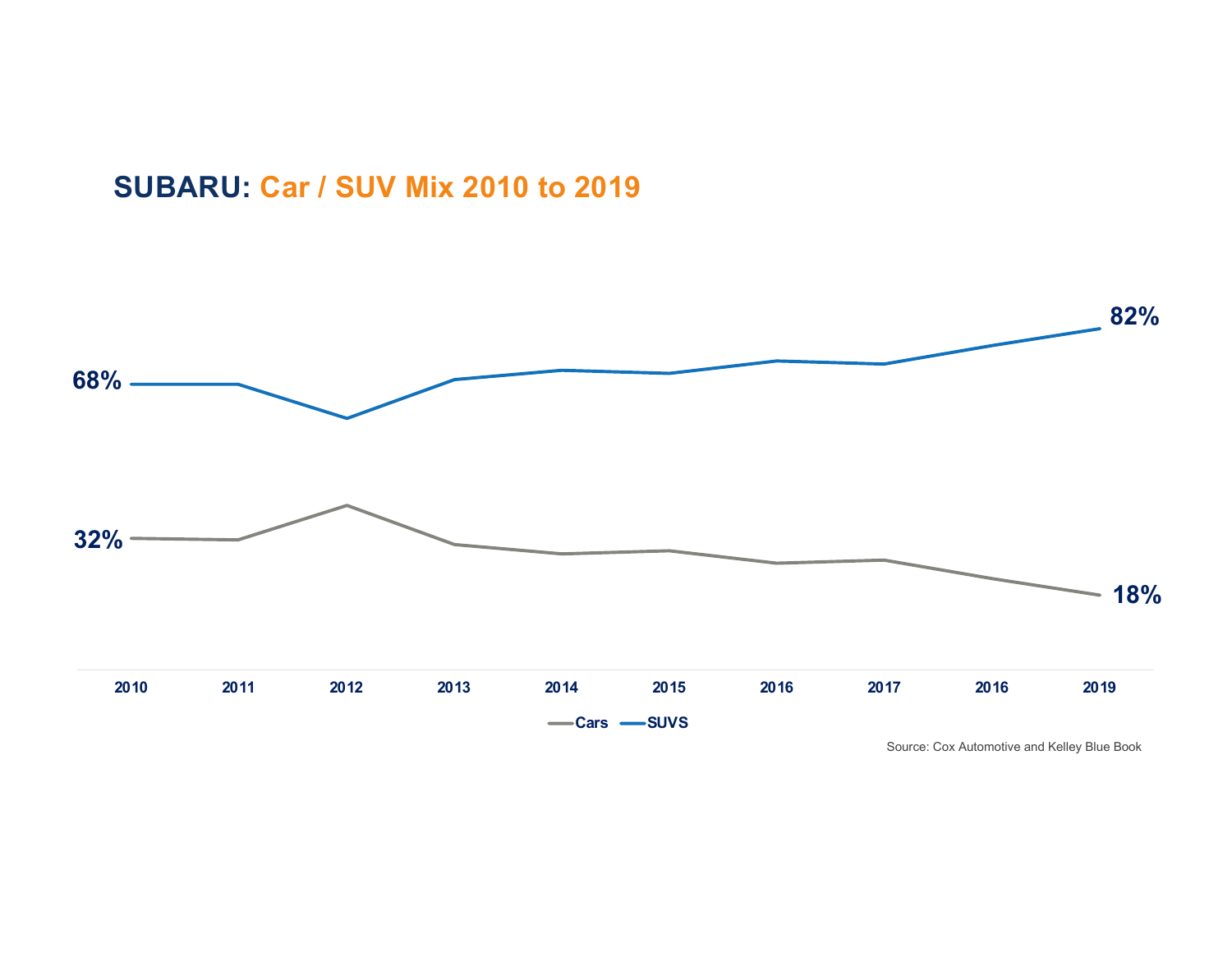![](_page_31_Figure_0.jpeg)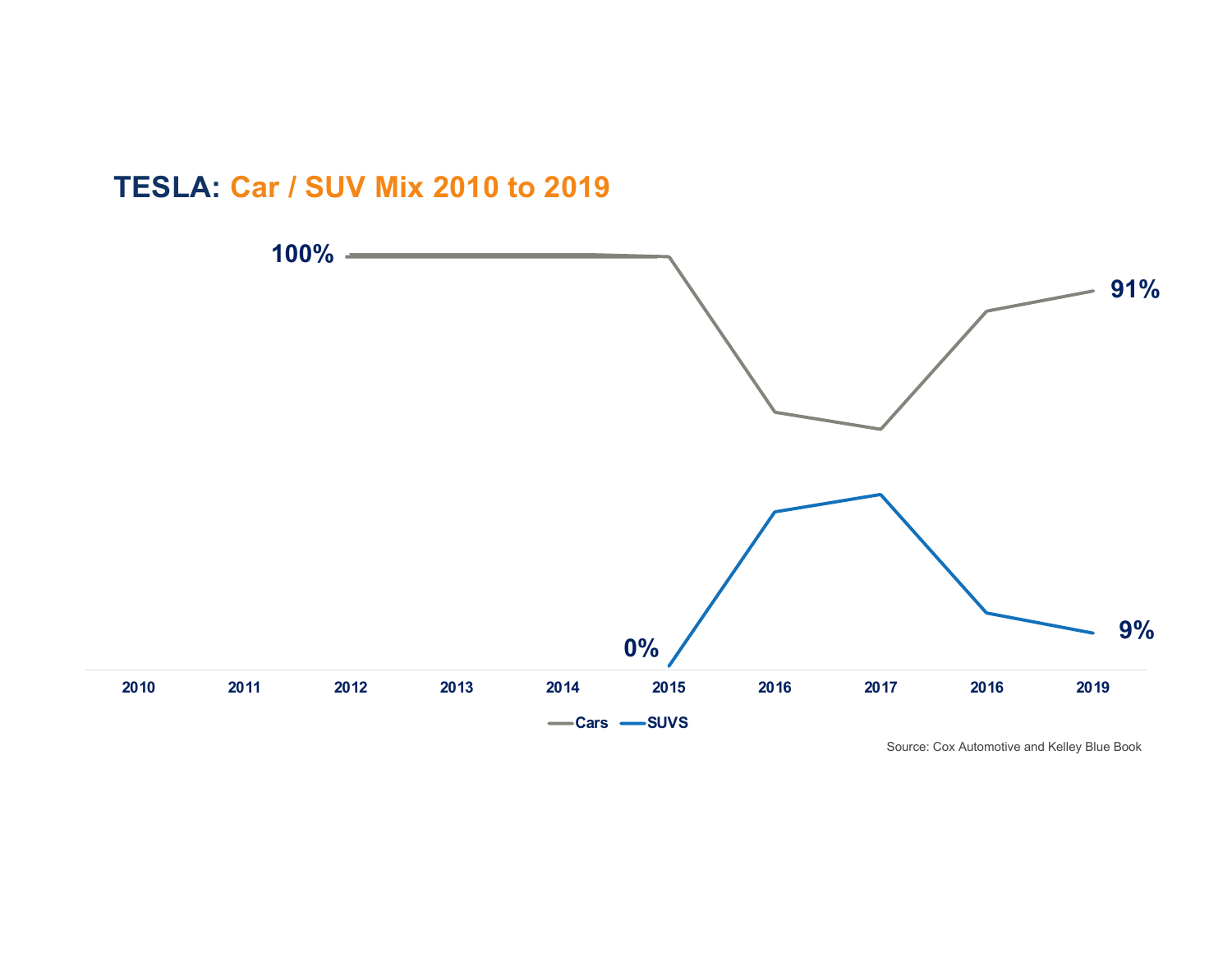**TOYOTA: Car / SUV / Truck / Van Mix 2010 to 2019**

![](_page_32_Figure_1.jpeg)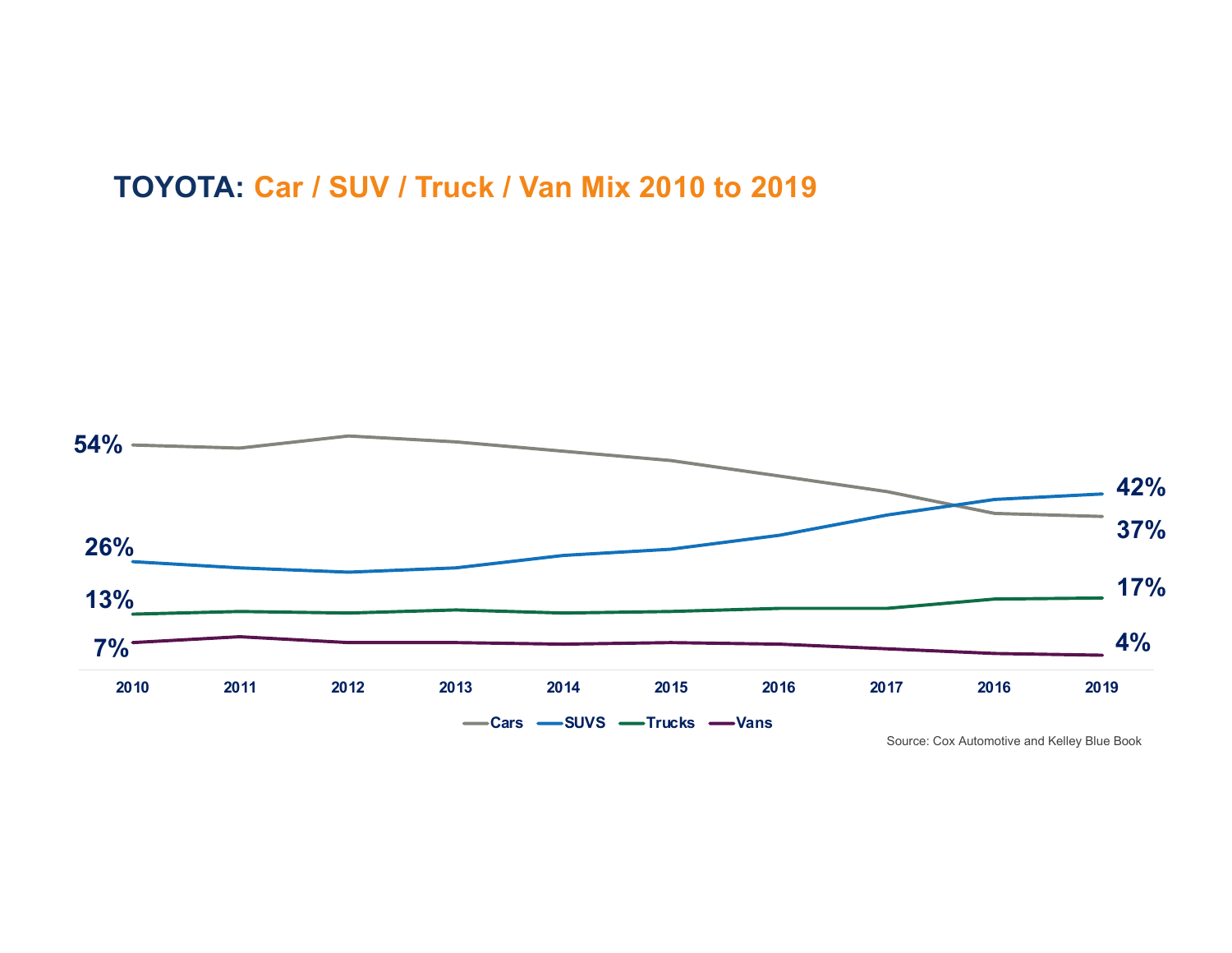### **VOLKWAGEN: Car / SUV / Van Mix 2010 to 2019**

![](_page_33_Figure_1.jpeg)